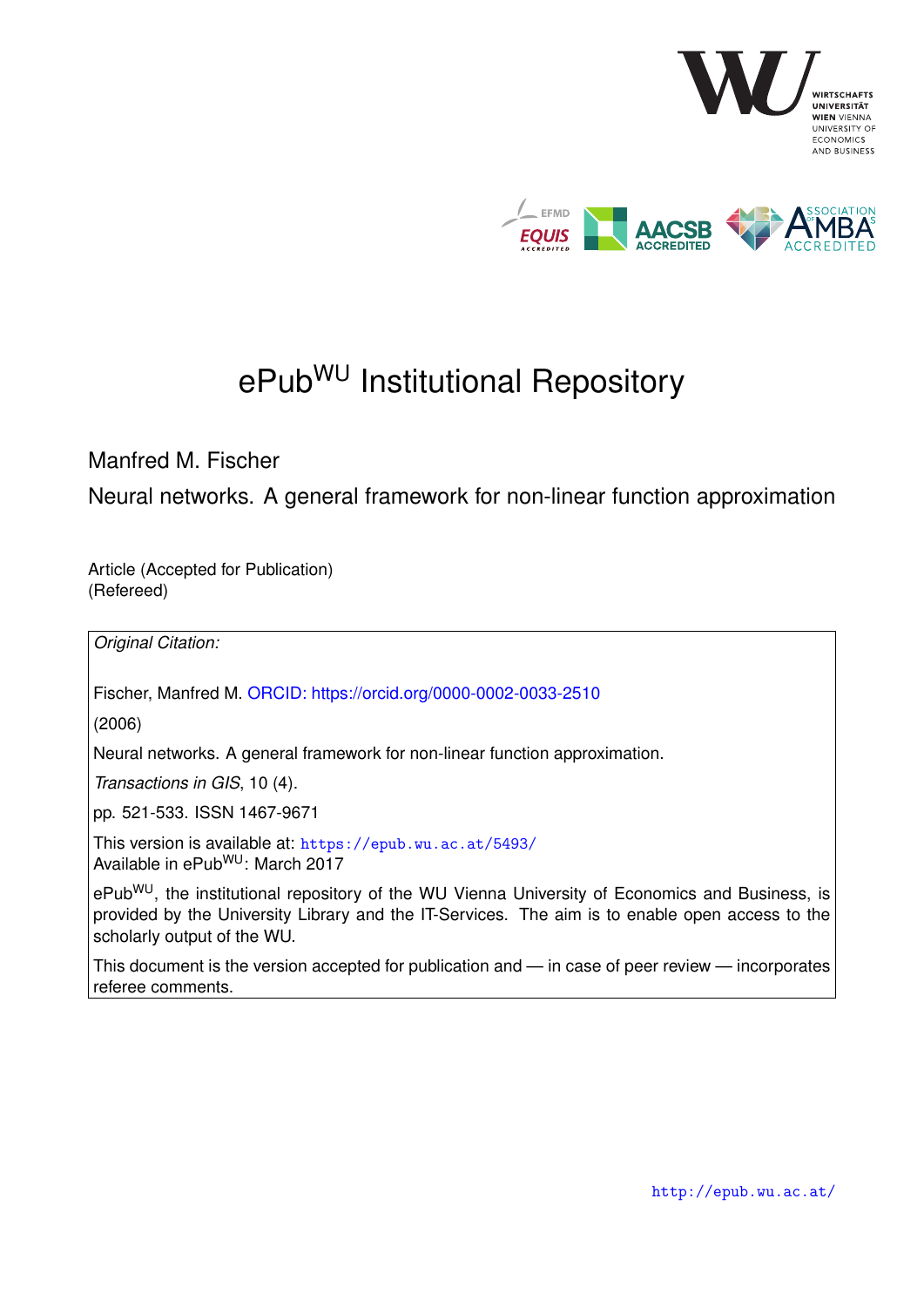## *Neural Networks A General Framework for Non-Linear Function Approximation*

### MANFRED M. FISCHER

*Institute for Economic Geography and GIScience Vienna University of Economics and Business Administration* 

### **1 Introduction**

Much of the recent interest in intelligent GI analysis stems from the growing realization of the limitations of parametric models as vehicles for exploring patterns and relationships in data rich, but theory poor environments, and from the consequent hope that these limitations may be overcome by the judicious use of methods that avoid too great reliance on specific parametric models (see Fischer 2001). There is a considerable variety of non-parametric methods in the modern literature of mathematical statistics. In this paper we focus attention on the neural network modelling approach that has gained increasing recognition due to its intuitive appeal and considerable potential for application. The novelty about neural networks lies in their ability to model non-linear processes with few – if any – a priori assumptions about the nature of the data-generating process. This is particularly useful in GIS environments where we generally do not have control over data generation. The size,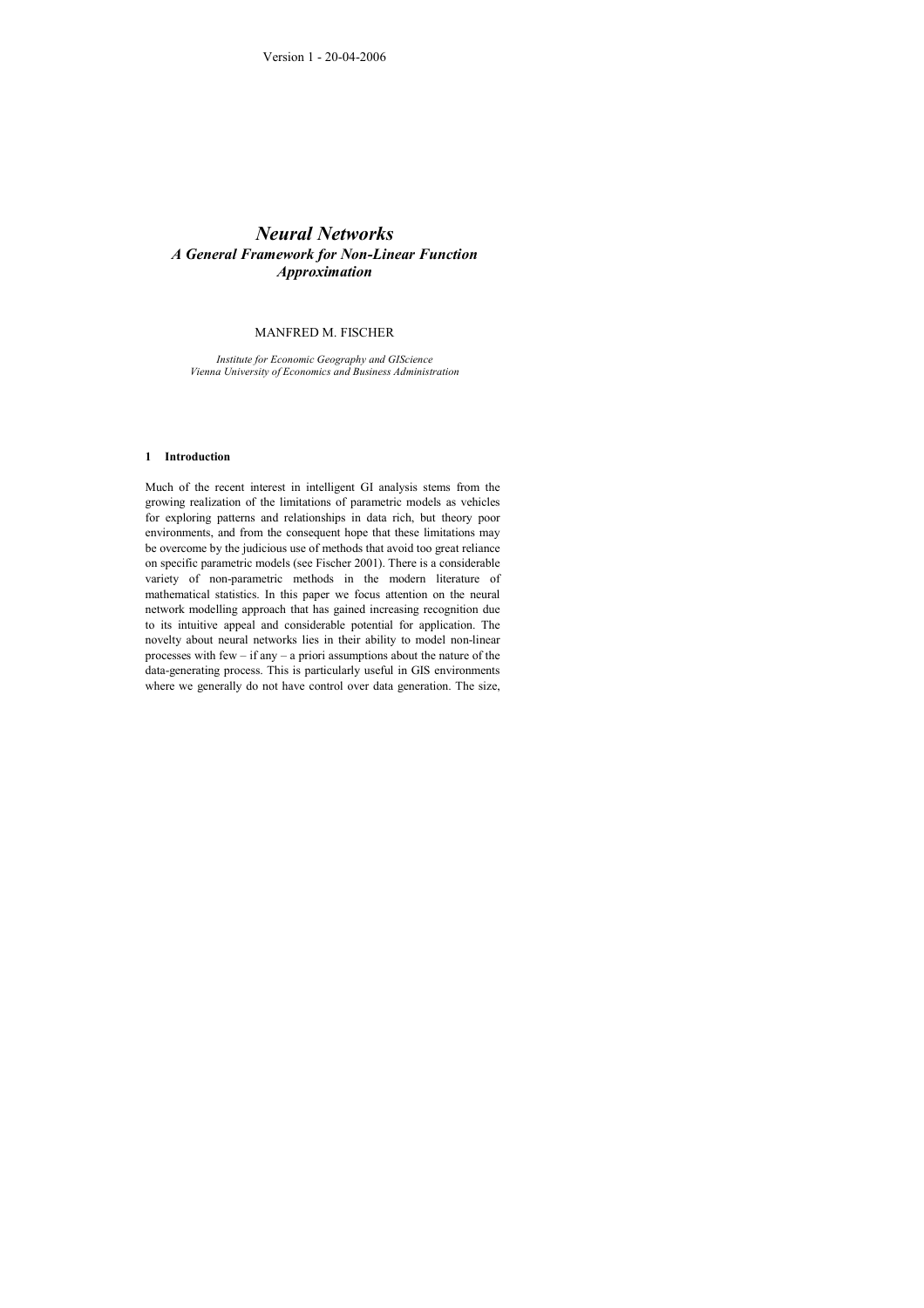noise, diversity and dimensionality of typical data sets make formal problem specification difficult.

This contribution is intended as a convenient resource for GIScholars interested in a more fundamental view of the neural network modelling approach. We discuss some important issues that are central for successful application development. But it would be impossible to provide a comprehensive treatment and to consider all the different neural network models in a single paper. We limit the scope to feedforward neural networks, the leading example of neural networks. Feedforward network models have a lot to offer and we use appropriate statistical arguments to gain important insights into the problems and properties of this network approach.

The paper is organized as follows. The next section continues to provide the context in which neural network modelling is considered by introducing relevant concepts of probability fundamental for this type of modelling. Neural networks, of the kind considered here, can be viewed as a very general framework for non-linear function approximation where the form of the mapping is governed by a number of adjustable parameters. For example, in the case of regression problems, it is the regression function that we wish to approximate. The network inputs are the explanatory variables, and the weights the regression parameters.

Neural networks that have a single hidden layer architecture with *N* input nodes and a single output are described in some detail in Section 3. They represent a rich and flexible class of universal approximators. Section 4 discusses the notion of network performance and shows a way how to choose the best approximation and, moreover, formalizes the requirement that a network model shows good generalization (out-ofsample) performance.

Given a sufficiently complex network (that is, sufficiently many hidden units in a single hidden network model) the role of network learning is to find suitable values for network weights to approximate the particular function relevant for a given application. Section 5 defines network learning as an optimization problem and briefly reviews two alternative approaches to network learning: Gradient descent based local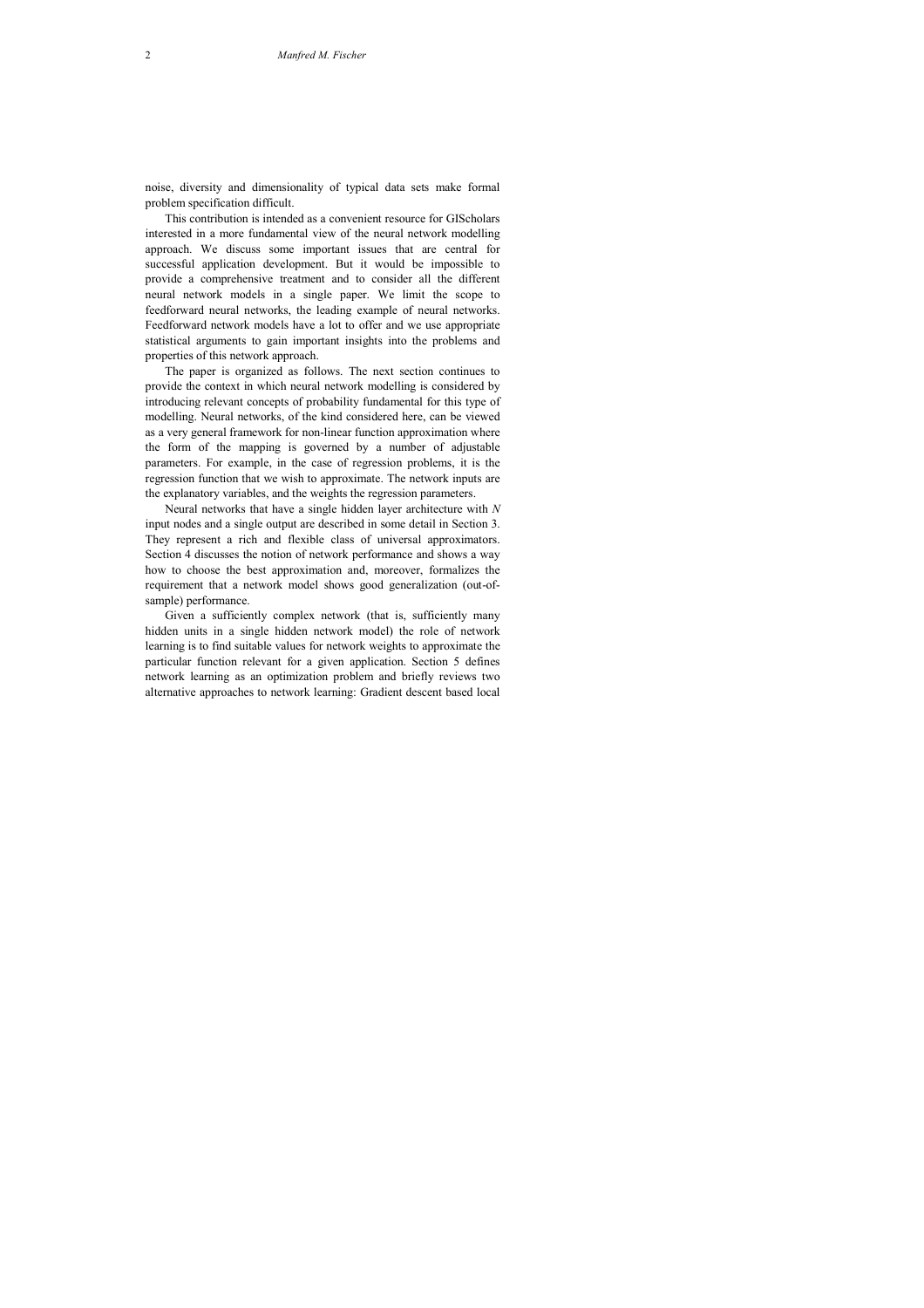search and global search. The latter is expected to allow the network to escape from local minima during learning.

Motivated by the desire to obtain distributional results for the approximation that rely neither on large scale sample size nor on artificial data-generating assumptions, Section 6 shows how bootstrapping pairs estimation provides an unconditional bootstrap distribution and can give trustworthy estimates even if the model is wrong. One of the most important factors in the success of a practical application of neural networks is the search for an appropriate technique for determining network complexity. Section 7 addresses this issue and provides insights into current best practice to optimize complexity so to perform well on generalization tasks.

Section 8 discusses the standard approach for assessing the generalization (out-of-sample) performance of a neural network and suggests the use of bootstrapping to overcome the problem of static data splitting. Finally, Section 9 contains some concluding remarks. The references included are intended to provide useful pointers to the literature rather than a complete record of the historical development of the field.

### **2 Background**

To start we must specify the context in which neural network modelling is considered. We assume that a sequence  $\{Z_u = (Y_u, X_u)\}\$  of independent identically distributed (iid) random  $(N+1)x1$  vectors  $[N \in \mathcal{I}]$  generates observations on targets  $(Y_u)$  and inputs  $(X_u)$  for the phenomenon of interest. In forecasting problems, for example,  $Y_u$  is a variable that we wish to forecast on the basis of a set of  $N$  variables  $X_u$  which may itself contain past values of *Yu*.

We take the unknown function of interest to be the conditional expectation of  $Y_u$ , given  $X_u$ ,  $E(Y_u | X_u)$ . Whenever  $E(Y_u | X_u)$  exists and this is the case for  $E(Y_u) < \infty$ , it can be represented solely as a function of  $X_u$ , that is  $(X_u)=E(Y_u \mid X_u)$  for some mapping  $\lim_{h \to 0} \mathcal{R}^N \to \mathcal{R}$  (White 1989a). When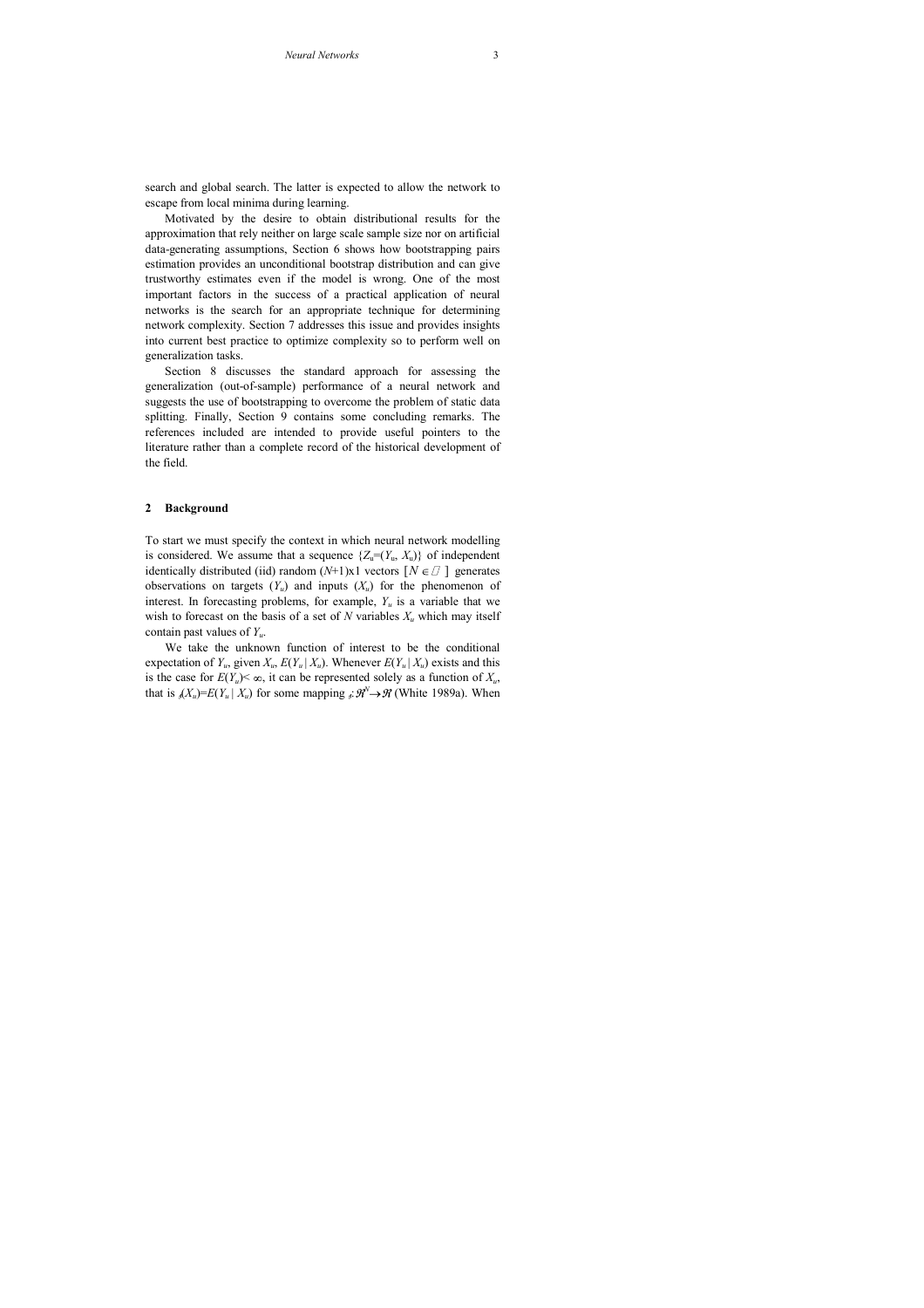$Y_u$  can assume a continuum of values,  $\mathcal{A}(X_u)$  gives the expected value for  $Y_u$  given that  $X_u = x_u$ . We may also write

$$
Y_u = \mathbf{g}(X_u) + \varepsilon_u \tag{1}
$$

where  $\varepsilon_n \equiv Y_n - E(Y_n | X_n)$  is a random error with conditional expectation zero given  $X_u$ . When the relationship between  $Y_u$  and  $X_u$  is deterministic,  $\varepsilon_u$  is zero given any realization of  $X_u$ ; otherwise,  $\varepsilon_u$  is non-zero with positive probability (White 1990).

Our problem is to approximate (estimate, learn) the mapping  $<sub>s</sub>$  from a</sub> realization of the sequence  ${Z_u}$  or in other words to construct an estimator  $\hat{g}$  of  $\int$  from a realization of  $\{Z_u\}$ . For this purpose we consider the output functions of single hidden layer feedforward networks in the section that follows.

Before doing so we should note that in practice we observe a realization of only a finite part of the sequence  $\{Z_u\}$ , a training sample of size *U*:  $\{z_u = (y_u, x_u): u=1, ..., U\}$ . Because  $\int$  is an element of a space, say  $\mathscr{F}_1$ , of functions, we have essentially no hope of learning  $\mathscr{F}_1$  in any complete sense from a sample of finite size. Nevertheless, it is possible to approximate  $\sqrt{s}$  to some degree of accuracy using a sample of size  $U$ , and to construct increasingly accurate approximations with increasing *U* (White 1990).

### **3 Feedforward Neural Networks**

Feedforward neural networks consist of elementary processing units [elements or nodes], organized in layers (see Figure 1). The networks are termed feedforward because they do not contain feedback loops. This guarantees that the network outputs can be calculated as explicit functions of the inputs and weights. The layers between the input and the output layer are termed hidden. The number of input units *N* is determined by the application. The topology or architecture of a network refers to the topological arrangement of the network connections.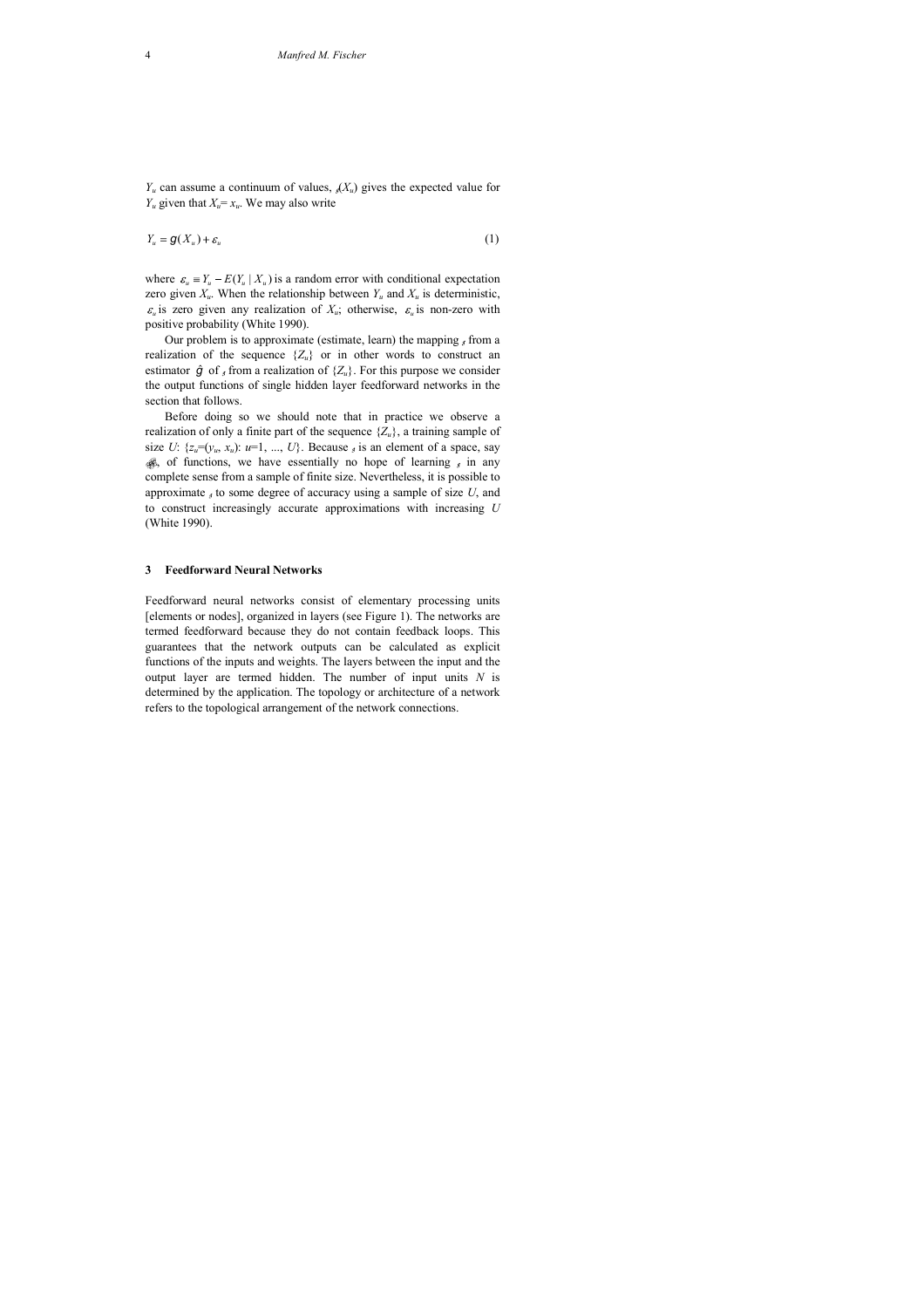

Figure 1 A feedforward network for approximating the unknown mapping  $\mathcal{A}$ .):  $\mathcal{R}^N \rightarrow \mathcal{R}$  where  $\hat{y} = \psi(net)$  is the network forecast for the input vector  $(x_1, ..., x_N)$ ,  $net = w_{00} + \sum_{h=1}^{H} w_{0h} O_h$  is the total input to the output unit;  $O_1$ , ...,  $O_N$  are the outputs of the hidden units calculated as  $O_h = \varphi(net_h)$  and  $net_h = \sum_{n=1}^{N} w_{hm} x_n$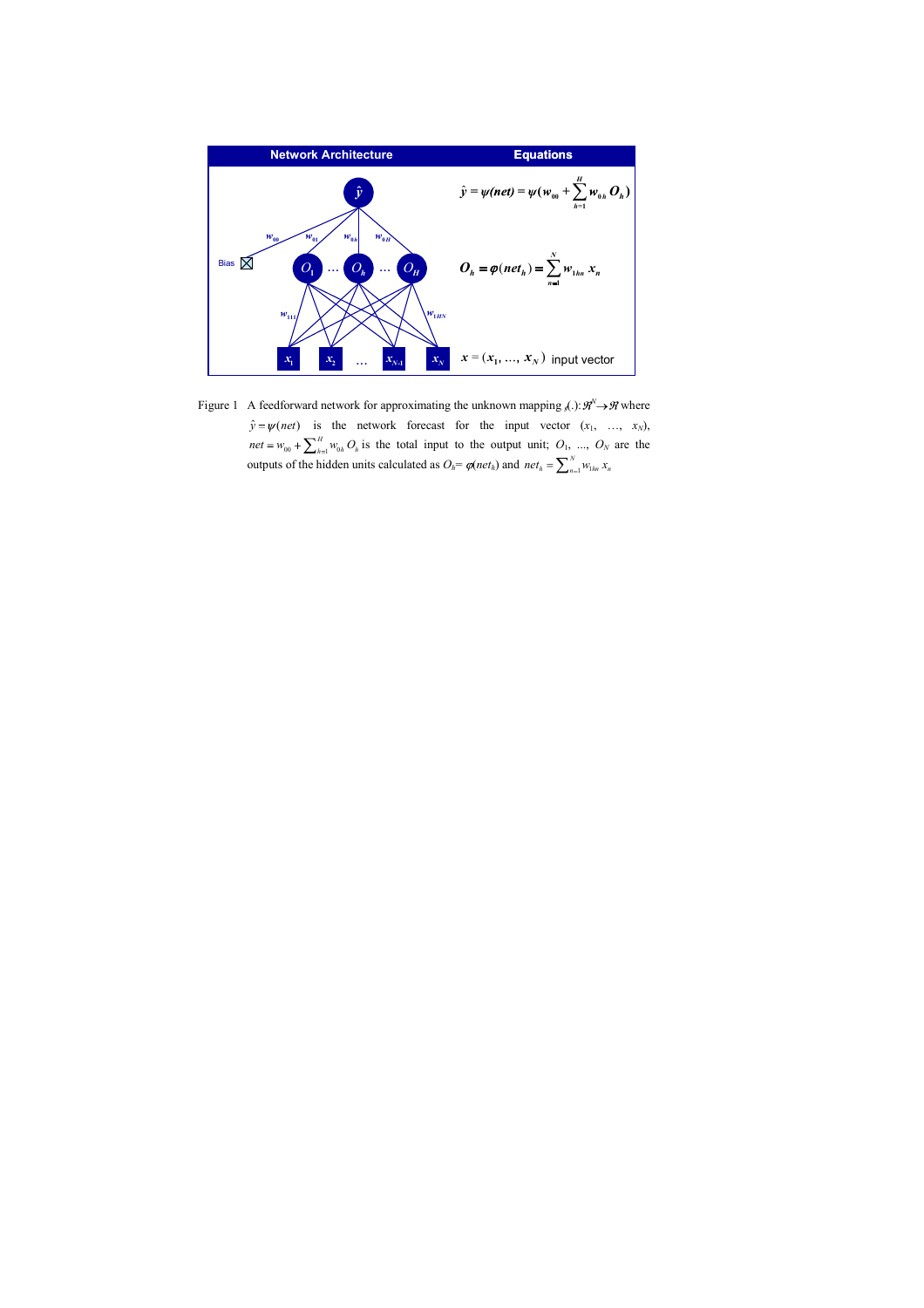For concreteness and simplicity, we consider single hidden layer neural network models with *N* input nodes, *H* hidden nodes and a single output node in this contribution as shown in Figure 1. Given an input vector  $x=(x_1, \ldots, x_N)$  the output of this kind of network is given by a function  $\phi_H : \mathcal{H}^N \times W \to \mathcal{H}$ . The weight (parameter) space W is a compact subset of  $\mathcal{R}^p$  (*p* integer) such that for each  $x, \phi_H(x, .) : W \to \mathcal{R}$  is continuous and for each  $w = (w_1, ..., w_p) \in W$ ,  $\phi_H(. , w) : \mathcal{H}^N \to \mathcal{H}$  is measurable.

Network weights are, thus, restricted to lie in a compact set *W* of finite dimension  $p$  where  $p$  indicates the total number of weights. This requirement for network output functions is satisfied by

$$
\phi_H(x, w) = \psi(w_{00} + \sum_{h=1}^H w_{0h} \, \varphi(\sum_{n=1}^N w_{1hn} \, x_n)) \tag{2}
$$

where  $w = (w_0, w_1)$  is the *p*-dimensional vector of network weights.  $W_0 = (W_{00}, W_{01},..., W_{0H})$  contains the hidden to output weights and  $W_1 = (w_{10}, ..., w_{1H})$  with  $W_{1h} = (w_{1h1}, ..., w_{1hN})$  the input to hidden units. *N* denotes the number of input nodes and *H* the number of hidden nodes. Note that *H* is an unambiguous descriptor of the dimensionality *p* of the weight vector:  $p=(N+2)H+1$ . The function  $\phi$  is explicitly indexed by *H* in order to indicate the dependence.  $\varphi$  represents a non-linear hidden unit transfer function and  $\psi$  a linear or non-linear output transfer function, both continuously differentiable of order 2 on  $\mathcal{R}$ .

The hidden transfer function  $\varphi$ .) is characteristically specified as a function belonging to the family

$$
\Gamma = \{ \gamma = \gamma(x, r, s, t), x \in \mathcal{R}^N; r \in \mathcal{R}, s, t \in \mathcal{R} - \{O\} \}
$$
\n
$$
\tag{3}
$$

with

$$
\gamma(x) = r + s(1 + \exp t x)^{-1}.
$$
 (4)

When  $r = s = 1$  and  $t = -1$  the asymmetric sigmoid is obtained which is the most commonly used hidden layer transfer function. The specification of the output unit transfer function requires some specific care because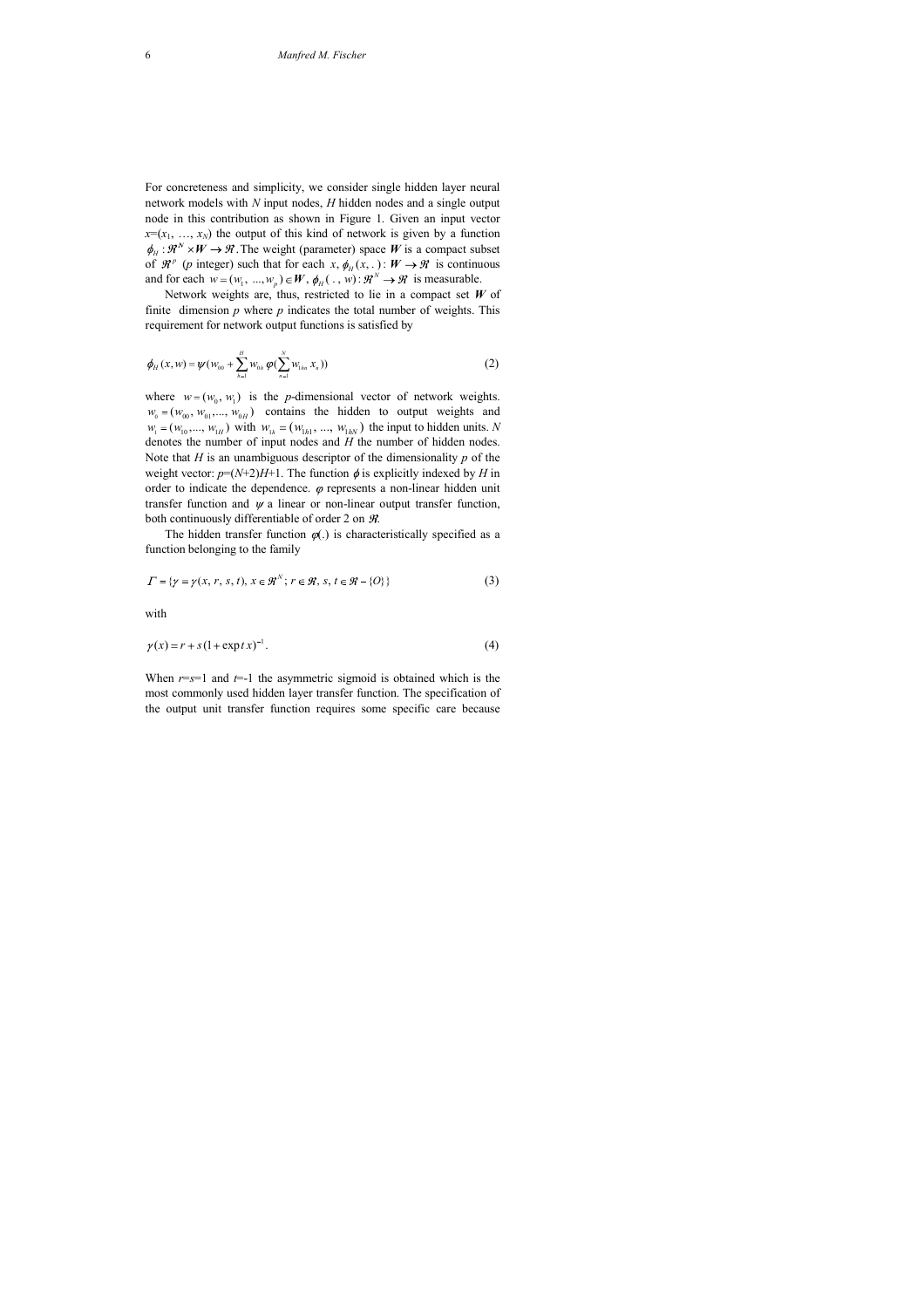different types of transfer functions are appropriate for different cases. In regression contexts, for example, linear or quasi-linear output transfer functions are useful, while a generalization of the logistic sigmoid transfer function known as normalized exponential or softmax transfer function is appropriate in the case of classification problems involving mutually exclusive classes.

Models of the form (2) represent a rich and flexible class of approximators. It is now well established that neural networks of the type (2) with linear output and sigmoid hidden layer transfer functions can approximate any continuous function  $\beta$  uniformly on compacta, provided that sufficiently many hidden units are available (Cybenko 1989, Funahashi 1989, Hecht-Nielsen 1989, Hornik et al. 1989). These results establish single hidden layer feedforward network models as a class of universal approximators.

### **4 Network Performance**

If we view (2) as generating a family of approximations – as  $w$  ranges over  $W -$  to some specific empirical phenomenon relating inputs *x* to some *y*, then we need a way to pick a best approximation from this family.

The goodness of an approximation can be evaluated using a performance function, say  $\pi$ , that measures how well the model output given by  $\phi_H(x, w)$  matches the target *y* corresponding to given inputs *x*. The performance  $\pi(y, \phi_H(x, w))$  should be zero when target and model output match and positive otherwise. A measure of overall network performance is given by the unconditional expectation of the random quantity  $\pi(Y, \phi_H(X, w))$ , formally expressed as

 $L(w) = |\pi(y_u, \phi_H(x_u, w))| d v(z)$  $E[\pi(Y, \phi_H(X, w))]$  $(5)$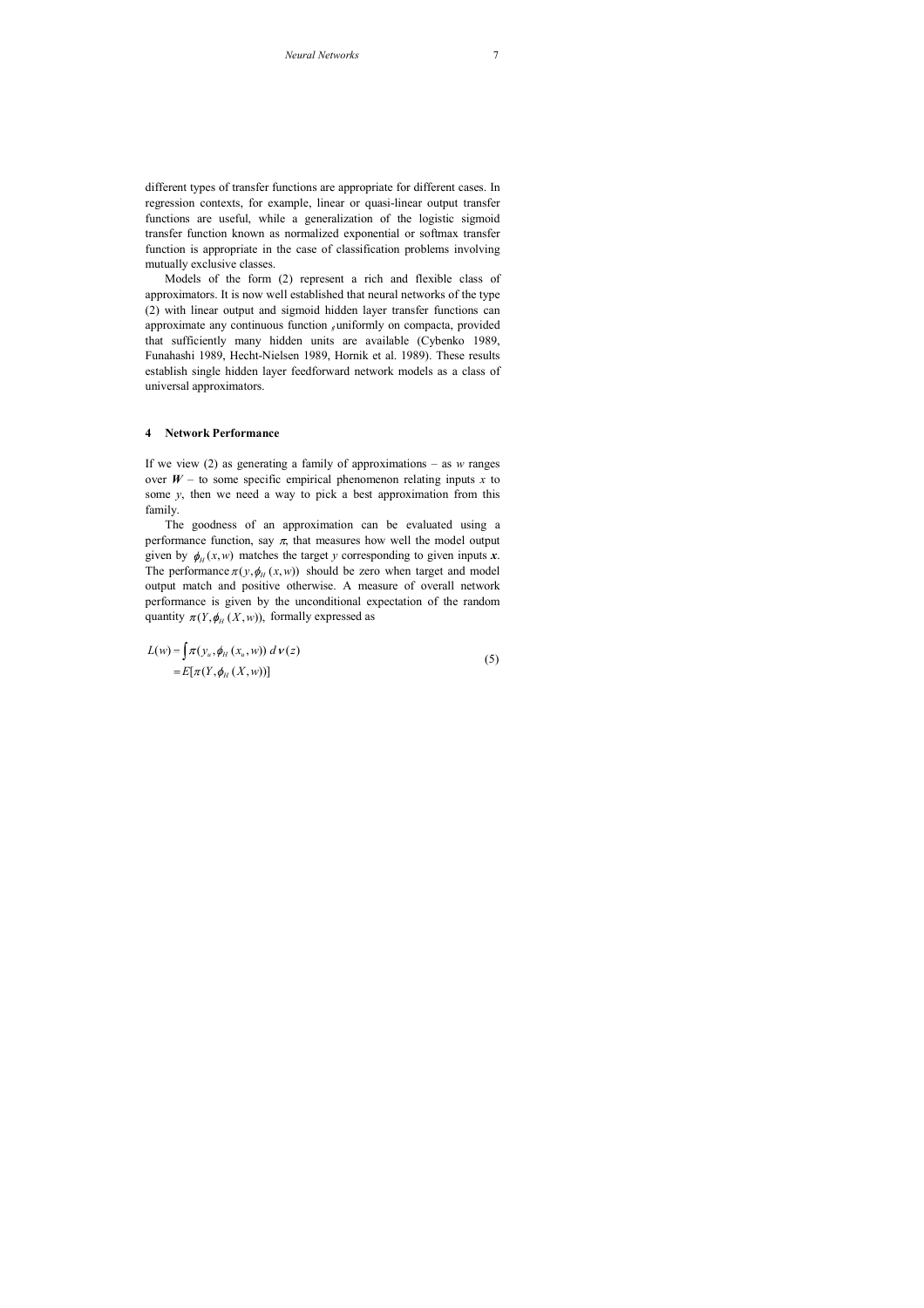with  $w \in W$  and  $\pi$  a suitably chosen function. We call  $L(w)$  the *expected performance* [*loss*] *function* of the neural network. It is worth noting that the function depends only on the weights *w*, and not on particular realizations *y* and *x*. These have been averaged out. This averaging is done in the integral representation defining *L*. The integral is a Lebesque integral taken over  $\mathcal{B}^{N+1}$ . The second expression reflects the fact that averaging  $\pi(y, \phi_H(x, w))$  over the joint distribution *X* and *Y* [that is, v] provides the mathematical expectation *E*(.) of the random performance  $\pi(Y, \phi_H(X, w))$  (see White 1989a).

Choosing *w* to solve  $\min\{L(w): w \in W\}$  results in a network model that produces the smallest average performance, given an input randomly drawn from the operating environment. This provides a way to choose the best approximation and formalizes the requirement that the model generalizes well, that is, performs well on an out-of-sample sample (White 1989a).

Because Equation (2) can only approximate the empirical relationship between *X* and *Y*, it produces an inherently misspecified model. This implies that the solution arg min $\{L(w): w \in W\}$ , say w<sup>\*</sup>, depends on the choice of both  $\pi$  and  $\nu$ . Thus,  $\pi$  has to be carefully chosen to embody the desired network performance and the target-input pair (*y*, *x*) must be drawn from the true operating environment. Otherwise,  $w^*$ indexes a suboptimal network model (White 1989b).

Let us consider learning based on least squares performance, the leading example of learning:

$$
\pi(Y_u, \phi_H(X_u, w)) = (Y_u - \phi_H(X_u, w))^2.
$$
 (6)

Least squares learning has the goal to find a solution *w*\* that minimizes the expected performance function  $L(w)$ :

$$
\min_{w \in W} L(w) = \min_{w \in W} E[(Y_u - \phi_H(X_u, w))^2].
$$
\n(7)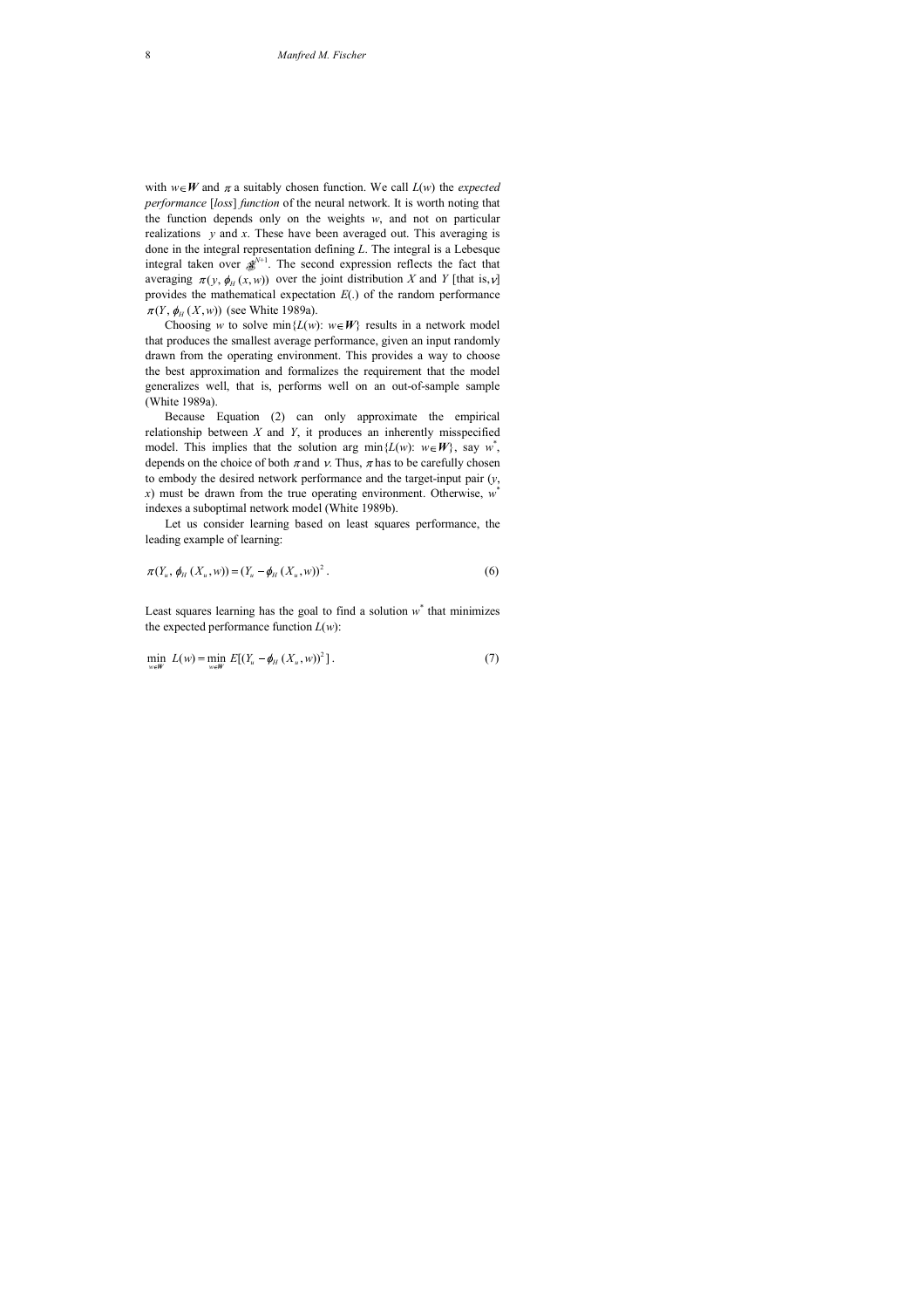Note that *w*\* indexes a mean squared error-optimal approximation  $H_H($ .,  $w^*$ ) to the unknown function  $\beta$  (White 1989a). In practice, we consider least squares learning over a training set of size *U*. Let  $\hat{w}_{U}$ denote the solution to the problem

$$
\min_{w \in W} L_U(w) = \min_{w \in W} \left\{ \frac{1}{U} \sum_{u=1}^U (y_u - \phi_H(x_u, w))^2 \right\}
$$
(8)

where  $L_{U}(w)$  is the average least squares performance of the network over the training sample of size *U*, by construction. The discrepancy between the "best" approximating model  $\phi_H(x, w^*)$  and  $\phi_H(x, \hat{w}_U)$ expresses the magnitude of the lack of fit due to sampling variation. It depends on the data and the estimation procedure used to solve the optimization problem. In general its expectation increases with the dimensionality of the weight vector. Obviously, it can not be computed, unless the underlying function  $\phi(x)$  is known.

But it can be shown that as the size of the training sample, *U*, tends to infinity,  $L_U(w)$  converges to  $L(w)$  and  $\hat{w}_U$  to  $w^*$ . For an analytical proof see White (1989a). Sussmann (1992) and Chen et al. (1993) provide conditions sufficient to ensure uniqueness of  $w^*$  in a suitable *W* for specific network configurations.

### **5 Network Learning Procedures**

In the previous section we have seen that the objective of network learning [parameter estimation] is to find  $w^*$  to minimize  $L(w)$ , given an appropriately chosen neural network. The fact that *w*\* is unknown prevents us from calculating  $L(w^*)$  directly. But  $\hat{w}_U$  consistently estimates *w\** so that the learning process reduces to solve the optimization problem (27.8). This is precisely the problem of non-linear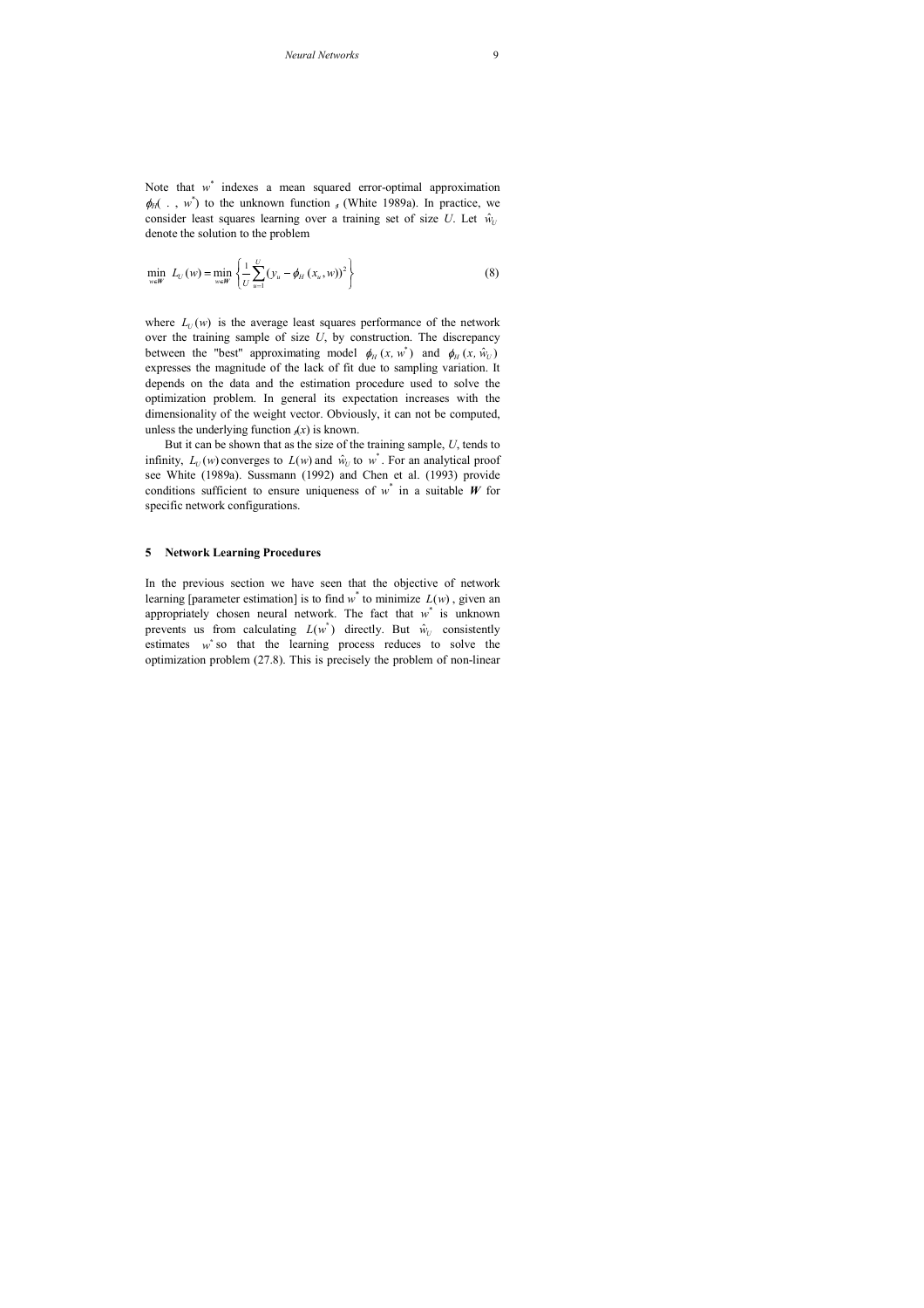squares regression so that the solution to the problem,  $\hat{w}_U$ , is a non-linear least squares estimator<sup>1</sup>.

Now consider, how the optimization problem (8) can be solved in real world situations. In general, we look for a global solution to what is characteristically a highly non-linear optimization problem. Computing  $\hat{w}_{U}$  by means of solving the system of normal equations can be analytically intractable for non-linear models with more than a few parameters. Thus, iterative procedures are generally used. Two broad types of procedures can be distinguished: Local and global search procedures.

The most prominent local search procedures are gradient descent techniques. These can be thought to transfer the minimization problem (8) into an associated system of first-order ordinary differential equations<sup>2</sup> which can be written in compact matrix form (see Cichocki and Unbehauen, 1993) as

$$
\frac{dw}{ds} = -\mu(w, s) \nabla_w L_U(w)
$$
\n(9)

with

$$
\frac{dw}{ds} = \left[\frac{dw_1}{ds}, \dots, \frac{dw_p}{ds}\right]^T
$$
\n(10)

<sup>&</sup>lt;sup>1</sup> But note that  $\hat{w}_U$  is increasingly downward biased with increasing *H*. The bias

arises because the observations for  $(X_u, Y_u)$  are used in arriving at  $\hat{w}_u$ .<br><sup>2</sup> In order to improve the properties one might use a system of higher-order ordinary differential equations leading to second-order learning algorithms [such as Davidson-Fletcher-Powell (DFP) and Broyden-Fletcher-Goldfarb-Shanno (BFGS)] and conjugate gradient algorithms [such as Fletcher-Reeves, Polak-Ribiere and Powell's algorithms]. For a review see Press et al. (1992). Unfortunately many of the published comparisons between these algorithms in the field of network learning have used their own implementations without documenting the precise procedures used.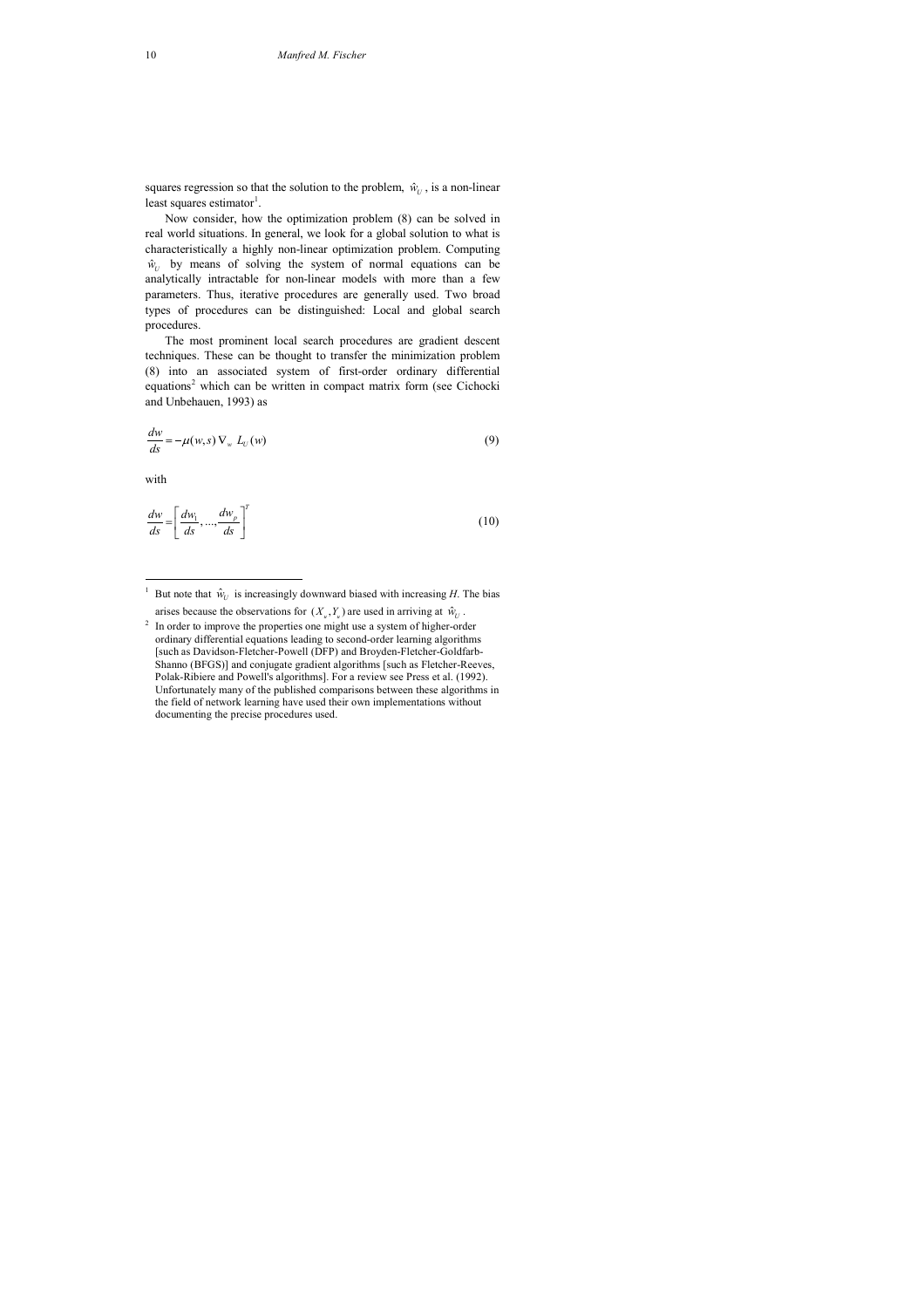where  $\nabla_w L_U(w)$  represents the gradient operator of  $L_U(w)$  with respect to the *p*-dimensional parameter vector *w*.  $\mu(w, s)$  denotes a  $p \times p$ positive definite symmetric matrix with entries depending on time *s* and the vector  $w(s)$ .

In order to find the desired vector  $\hat{w}_U$  that minimizes the loss function  $L_U(w)$  we need to solve the system of ordinary equations (9)-(10) with initial conditions. The minima of  $L<sub>U</sub>(w)$  are determined by the following trajectory of the gradient system with

$$
\hat{w} = \lim_{s \to \infty} w(s). \tag{11}
$$

But it is important to note that we are concerned only with finding the limit rather than determining a detailed picture of the whole trajectory  $w(s)$  itself. In order to illustrate that the system of differential equations given by (9)-(10) is stable let us determine the time derivative of the average least squares performance function

$$
\frac{dL_U}{ds} = \sum_{k=1}^{p} \frac{\partial L_U}{\partial w_k} \frac{\partial w_k}{\partial s} = -\left[\nabla_w L_U(w)\right]^T \mu(w, s) \nabla_w L_U(w) \le 0 \tag{12}
$$

under the condition that the matrix  $\mu(w,s)$  is symmetric and positive definite. Relation (12) guarantees under appropriate regularity conditions that the loss function decreases in time and converges to a stable local minimum as  $s \to \infty$ . When  $dw/ds = 0$  then this implies  $\nabla_w L_U(w) = 0$ for the system of differential equations. Thus, the stable point coincides either with the minimum or with the inflection point of  $L_U$  (see Cichocki and Unbehauen, 1993).

The speed of convergence to the minimum depends on the choice of the entries of  $\mu(w, s)$ . Different choices for  $\mu$  implement different specific gradient based search procedures: In the simplest and most popular procedure, known as gradient descent or steepest descent, the matrix  $\mu(w, s)$  is reduced to the unity matrix multiplied by a positive constant  $\eta$  that is called the learning parameter. It is interesting to note that the vectors  $dw/ds$  and  $\nabla_w L_U(w)$  are opposite vectors. Hence, the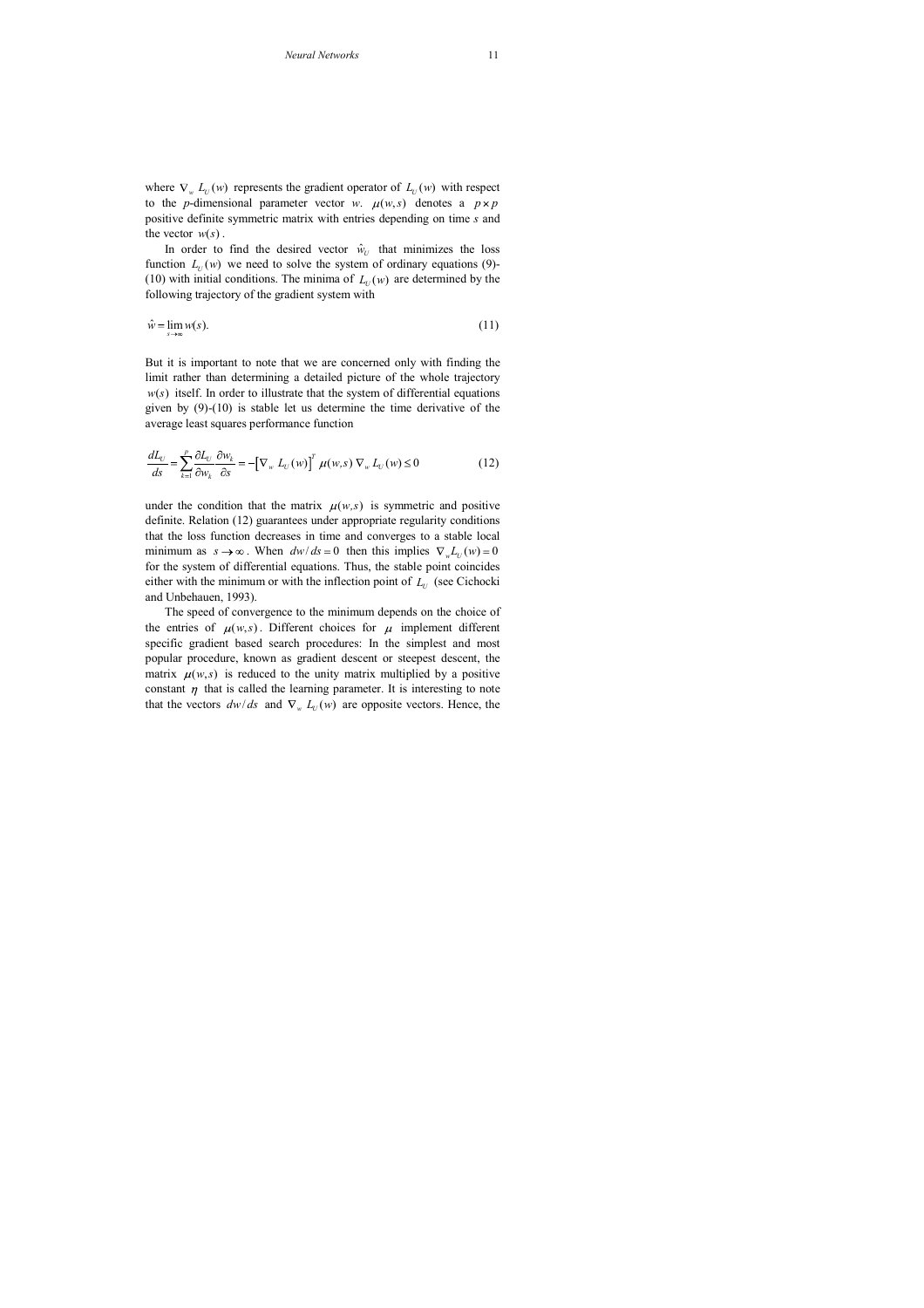time evaluation of  $w(s)$  will result in the minimization of  $L(w(s))$  as time *s* goes on. The trajectory  $w(s)$  moves along the direction which has the sharpest rate of decrease and is called the direction of steepest descent.

The discrete-time version of the procedure can be written in vector form as

$$
w(s+1) = w(s) - \eta(s) \ \nabla_w \ L_U(w(s)) \tag{13}
$$

with  $\eta(s) \ge 0$ . The parameter  $\eta(s)$  is called learning rate and determines the length of the step to be taken in the direction of the gradient of  $L_{U}(w(s))$ . It is important to note that  $\eta(s)$  should be bounded in a small range to ensure stability of the algorithm. Note that the sometimes extreme local irregularity ('roughness', 'ruggedness') of the function  $L_{U}(w(s))$  over *W* may require the development and use of appropriate modifications of the standard procedure given by Equation (13).

The technique of backpropagation popularized in a paper by Rumelhart, Hinton and Williams (1986) can be used for evaluating the derivatives of the loss function  $L_U(w)$ . This technique provides a computationally efficient procedure for evaluating such derivatives that are used to calculate the adjustments to be made to the weights<sup>3</sup>. It corresponds to a propagation of gradient errors backwards through the network. The reader may consult Bishop (1995) for details concerning the specifics of implementation.

*Global Search Procedures*. Although computationally efficient, gradient based minimization procedures, such as backpropagation of gradient errors, may lead only to local minima of  $L_U(w)$  that happen to be close to the initial search point  $w(0)$ . As a consequence, the quality of the final solution of the learning problem is highly dependent on the selection of the initial conditions. Global search procedures are expected

<sup>3</sup> On-line versions may be more effective than batch versions when *U* is very large, since the batch procedure requires auxiliary memory to accumulate the local updates. But the batch version provides a better estimate of the gradient components and avoids a mutual interference of the weight changes caused by different patterns.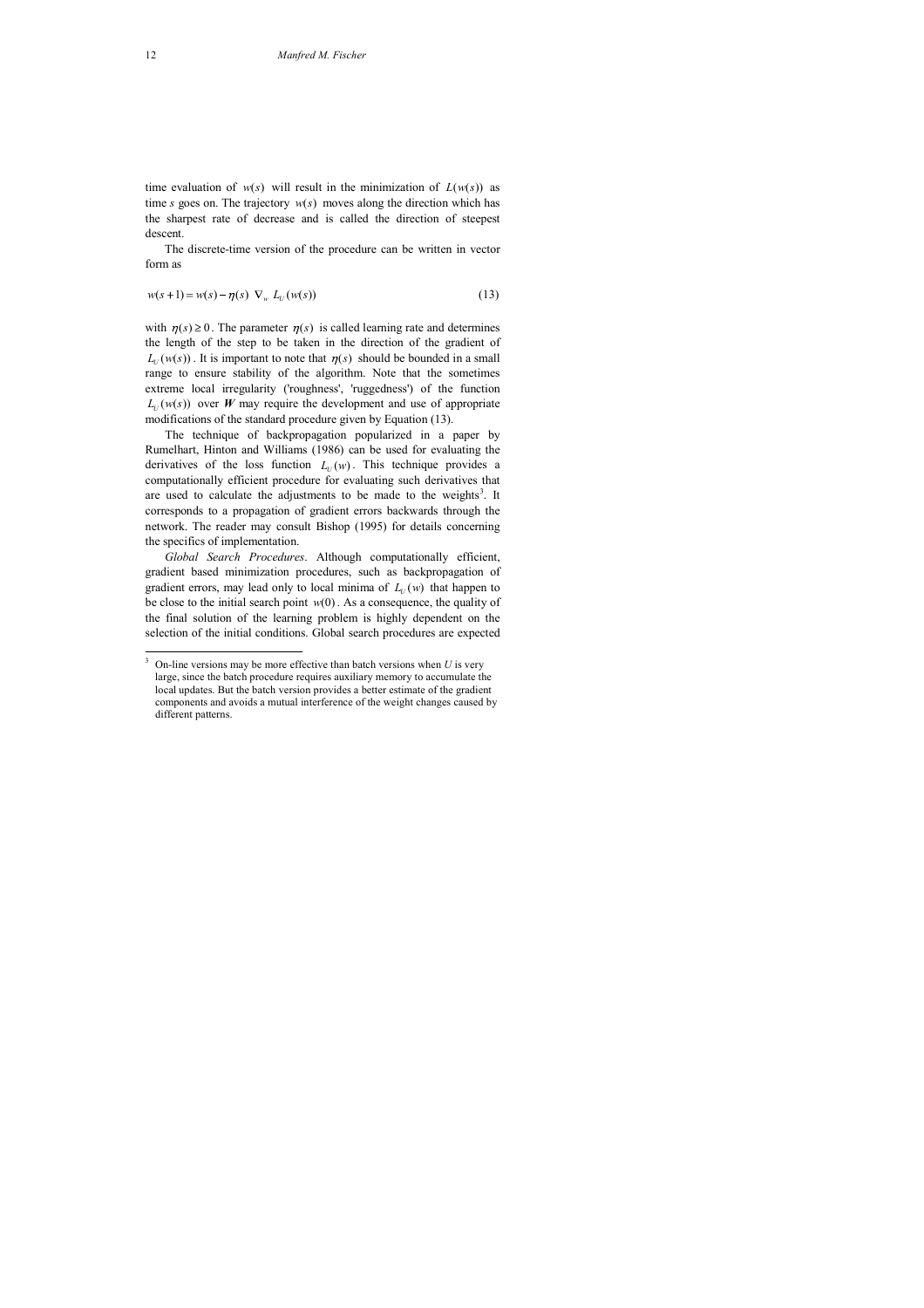to lead to optimal or 'near-optimal' parameter configurations by allowing the network model to escape from local minima during training. Genetic algorithms and the Alopex procedure [a correlation-based procedure] are attractive candidates 4 .

The success of global search procedures in finding a global minimum of a given function such as  $L_U(w)$  over  $w \in W$  hinges on the balance between an exploration process, a guidance process and a convergenceinducing process (see Hassoun, 1995). The *exploration process* gives the search a mechanism for sampling a sufficiently diverse set of parameters *w* in *W*. The Alopex procedure, for example, performs an exploration process that is stochastic in nature. The *guidance process* is an implicit process that evaluates the relative quality of search points and utilizes correlation guidance to move towards regions of higher quality solutions in the parameter space. Finally, the *convergence-inducing process* ensures the convergence of the search to find a fixed solution  $\hat{w}_{U}$ . The convergence-inducing process implemented in ALOPEX is realized effectively by a parameter *T*, called temperature in analogy to the simulated annealing procedure, that is gradually decreased over time. The dynamic interaction among these three processes is responsible for giving the Alopex search procedure its global optimizing character.

Global – as opposed to local – search procedures should be used in learning problems where reaching the global optimum is at premium. The price one pays, however, is increased computational requirements. The intrinsic slowness of such procedures is mainly due to the slow but crucial exploration process. This may motivate the development of a hybrid approach that uses global search to identify regions of the parameter space containing local minima and gradient information to actually find them (Fischer, 2002).

Iterative – no matter whether local or global – procedures need both a starting point and a stopping rule. The starting point is usually taken to be a random set of weights. Some care is needed that they are not taken to

See Fischer and Leung (1998), and Fischer and Reismann (2002b) for an illustration of these procedures in the context of neural spatial interaction modelling.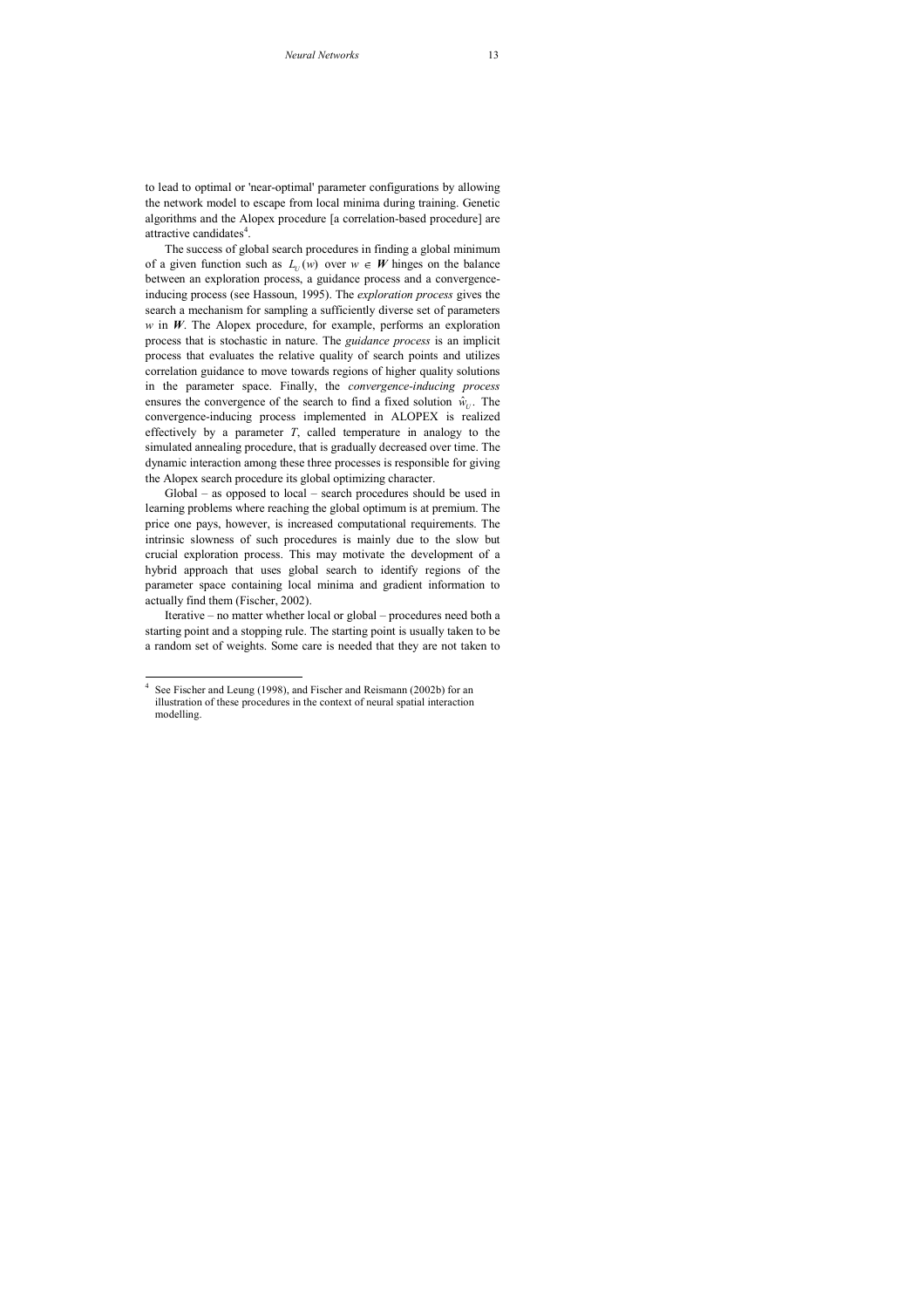be too large in order to avoid that the sigmoid hidden units start with outputs very near to zero or one. The issue of when to stop learning is important. Many ad hoc rules have been proposed. One which seems popular is to have an independent validation set, and training is stopped when the loss function on the validation set starts to rise. It is also not uncommon to use the test set rather than a validation set as the use of a validation set is viewed wasteful.

### **6 Bootstrap Estimation**

Resampling techniques can be used for estimating standard errors and confidence intervals for the model parameters  $\hat{w}_U$ , when  $\{Z_u\}$  is a sequence of iid random variables. The term resampling is used to include bootstrapping, jackknifing, cross-validation and their variants. These are techniques primarily used for non-parametric estimation of statistical error. In contrast to Monte Carlo simulations bootstrapping and jackknifing do not require a priori specification of the data-generating mechanism. The estimates of bootstrapping and cross-validation are asymptotically equivalent. Bootstrapping loosely related to jackknifing is conceptually simpler and more straightforward for the required computations (Efron 1982).

The bootstrap pairs approach<sup>5</sup> is an intuitive way to apply the bootstrap notion to neural network models. The basic idea of this approach is to draw a large number, say *B*, of random samples of size *U* with replacement from  $z^U = \{(y_u, x_u) : u = 1, ..., U\}$ , compute  $\hat{w}_U$  for each of the *B* bootstrap training samples, and use the resulting empirical distribution of the  $\hat{w}^{*b}_{U}$  as an estimate of the sampling of the distribution of  $\hat{w}_U$ . Implementing the approach involves the following steps (Fischer and Reismann 2002a):

<sup>&</sup>lt;sup>5</sup> This approach is called bootstrapping pairs in contrast to residuals bootstrapping that treats the model residuals as the sampling units and creates a bootstrap sample by adding residuals to the model fit. In this latter case bootstrapping distribution is conditional on the actual observations.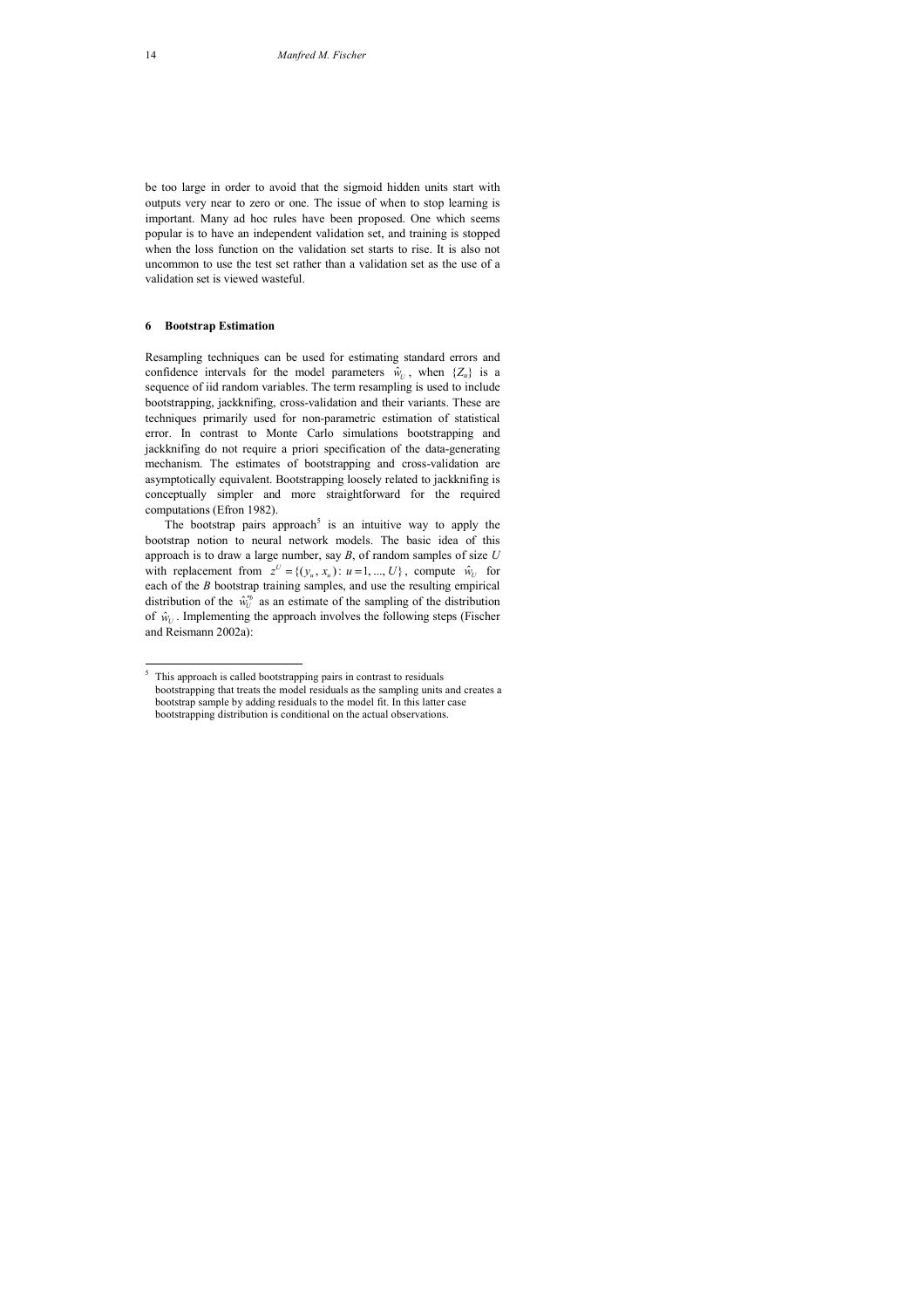- (i) Use the original sample  $z^U = \{(y_u, x_u) : u = 1, ..., U\}.$
- (ii) Draw an iid bootstrap sample  $z^{U^*b} = \{(y_u^{*b}, x_u^{*b}) : u = 1, ..., U\}$  of size U with replacement from the original sample.
- (iii) Use this bootstrap sample to compute a new parameter vector  $\hat{w}^*$  by solving (8) with  $z^{U^*b}$  replacing  $z^U$ :

$$
\hat{w}^{*b}_{U} = \arg\min \left\{ L_{U}(w^{*b}) : w^{*b} \in W \subseteq \mathcal{H}^{p} \right\}
$$
\n(14)

where *p* is the number of parameters.  $L_U(w^{*b})$  is the average least squares performance of the network over the bootstrap sample of size *U* given by

$$
L(w^{*b}) = \frac{1}{2U} \sum_{u=1}^{U} (y_u^{*b} - \phi_H(x_u^{*b}, w^{*b}))^2.
$$
 (15)

- (iv) Replicate step (ii)-(iii) many times, say  $B=100$  or  $B=1,000$ .
- (v) Take the bootstrap parameter estimates  $\hat{w}_U^*$  (*b*=1, ..., *B*) to estimate the standard derivation [the root mean squared error] of the estimation as follows

$$
\hat{\sigma}_B = \left[\frac{1}{B-1} \sum_{b=1}^B (\hat{w}_U^{*b} - \hat{w}_U^*(\omega))^2\right]^{\frac{1}{2}}
$$
(16)

where

$$
\hat{w}_U^*(\cdot) = \frac{1}{B} \sum_{b=1}^B \hat{w}_U^{*b}.
$$
\n(17)

(vi) Use the bootstrap of the parameter estimates to obtain a  $(1-2\alpha)$  nonparametric central confidence interval  $[\hat{w}_U(\alpha), \hat{w}_U(1-\alpha)]$  for the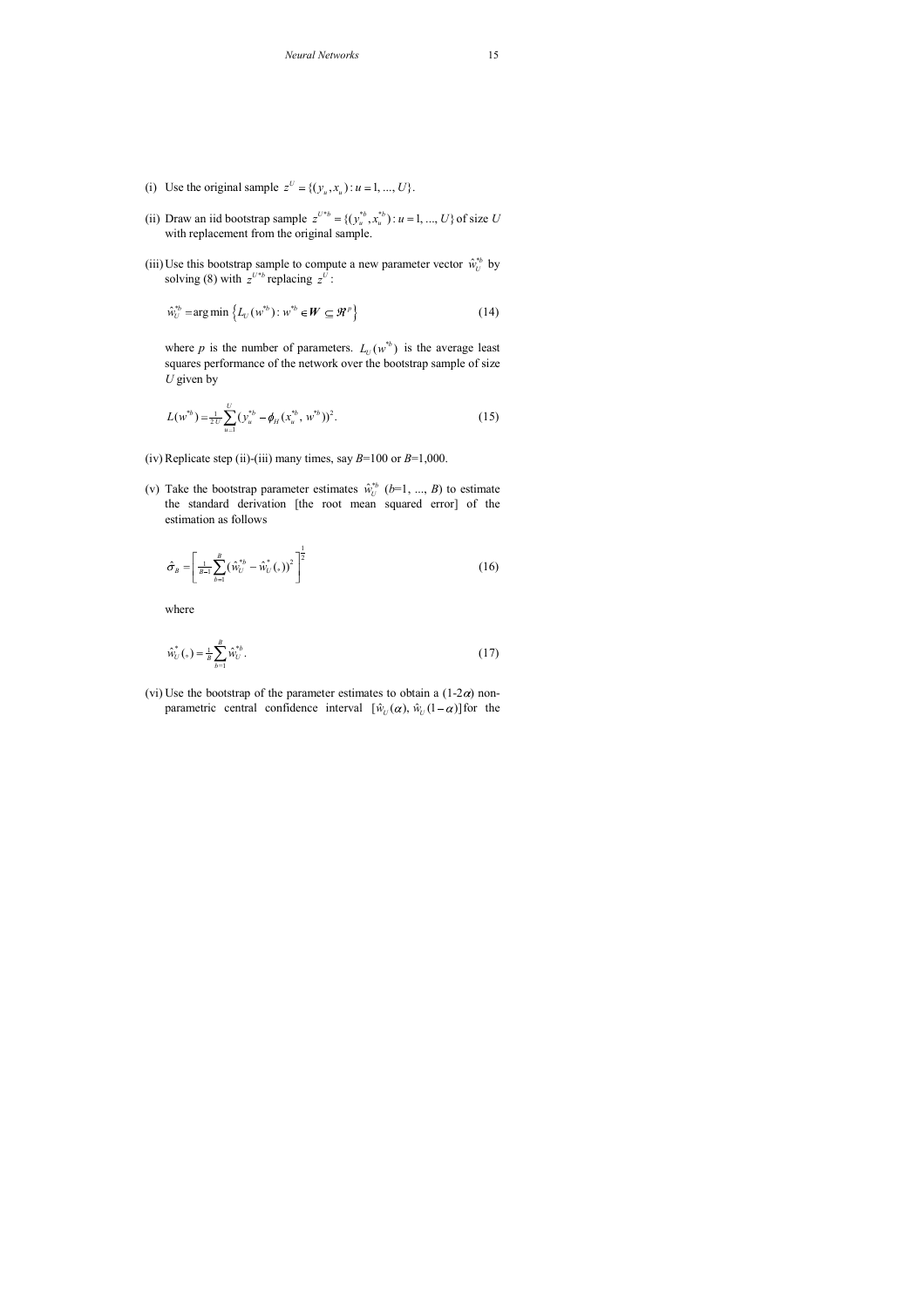'true' value of the parameter estimate where  $\hat{w}_{U}(\alpha)$  and  $\hat{w}_{U}(1-\alpha)$ are the  $100\alpha$  and  $100(1-\alpha)$  percentiles of the bootstrap estimation,  $\hat{w}_U^B$ , of  $\hat{w}_U^{*b}$  (*b*=1, ..., *B*).

The rationale underlying the bootstrap approach is simple. We want an estimate of the accuracy of  $\hat{w}_U$  and like to use  $\sigma = \sigma(\Theta)$  where  $\sigma(.)$  is some agreed upon functional that measures accuracy.  $\Theta$  is the true probability distribution giving rise to the sample  $\{(Y_u, X_u) : u = 1, ..., U\}$ . We do not know  $\Theta$ , so instead we estimate  $\hat{\sigma}_B = \sigma(\Xi_U^B)$ .  $\Xi_U^B$  is supposed to describe closely the empirical cumulative distribution function  $\hat{\Theta}_U$ , in other words  $\hat{\sigma}_B \approx \sigma(\hat{\Theta}_U^B)$ . Asymptotically, this means that as *U* tends to infinity, the estimate  $\hat{\sigma}_B$  tends to  $\sigma(\hat{\Theta}_U^B)$ . But for finite samples there will be deviations in general.

### **7 Network Complexity**

In the preceding sections we have considered learning procedures for feedforward neural networks of fixed complexity [that is, *H* suitably chosen]. Despite the great flexibility which such models can afford in their ability to approximate arbitrary mappings, they are nevertheless fundamentally limited. In particular, feedforward networks will provide only partial approximations to arbitrary mappings  $\epsilon$ . This performance can be quite poor. A network model, for example, that is too complex (relative to the sample size *U*) learns too much, but generally performs poorly on generalization tasks, while a network that is too simple will have a large bias and smooth out some of the underlying structure in the data. This highlights the need to appropriately select the complexity of the model in order to achieve the best generalization (out-of-sample) performance (Bishop 1995).

Both the theoretical and practical sides of the problem have been studied intensively and a vast variety of techniques have been suggested to perform this task. There is no space left to review these procedures. The reader is referred to Fischer (2000). Most approaches view selecting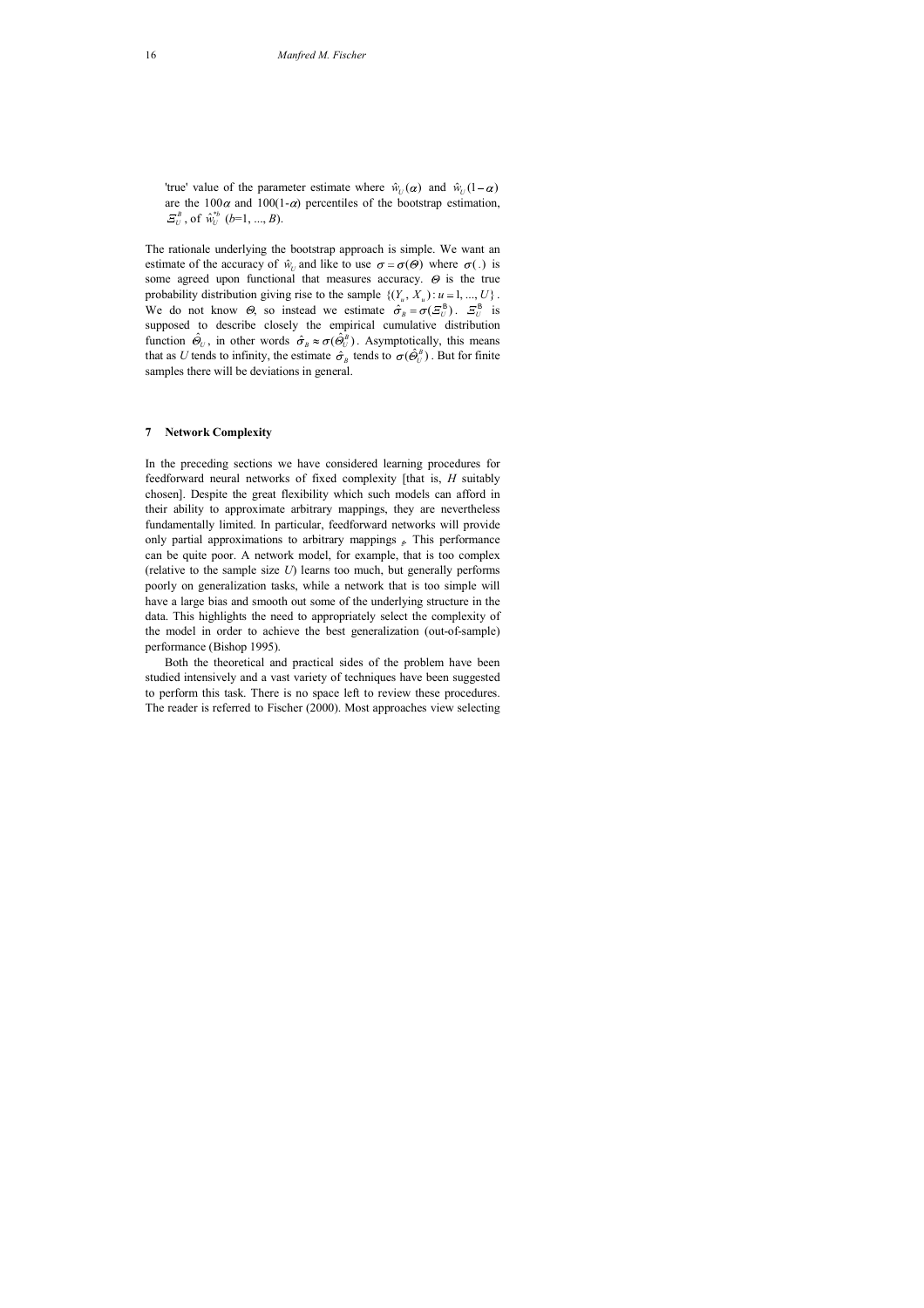the number of hidden units for a training set of given size as a process consisting of a series of steps that are performed independently:

- (i) The first step consists of choosing a specific parametric representation that is oversized in comparison to the size of the training set used.
- (ii) Then in the second step either a performance function such as  $L_U(w)$  [possibly including a regularization term<sup>6</sup>] is chosen directly, or in a Bayesian setting, prior distribution on the elements of the data-generation process (noise, model parameter, regularizer, etc.) are specified from which a performance function is derived.
- (iii) Utilizing the performance function specified in (ii), the training process is started and continued until a convergence criterion is satisfied. The resulting parametrization of the given model architecture is then placed in a pool of model candidates from which the final model will be chosen.
- (iv) To avoid overfitting, model complexity has to be limited. Thus, the next step usually consists of modifying the network model architecture [for example, by pruning weights] or the penalty term [for example, by changing its weighting in the performance function] or the Bayesian prior distributions. The last two modifications then lead to a modification of the performance function. This establishes a new framework for the training process that is then restarted and continued until convergence, yielding another model for the pool.

<sup>&</sup>lt;sup>6</sup> In this case in Equation (8) is modified by replacing  $L_U(w)$  through  $L_U(w) + \mu ||w||^2$  where  $\mu \in (0, \infty)$  controls the degree of regularization, i.e. the extent to which the weight decay term influences the form of the solution to the minimization problem. The effect of the weight decay term is to reduce the variability of the fit, at the cost of bias.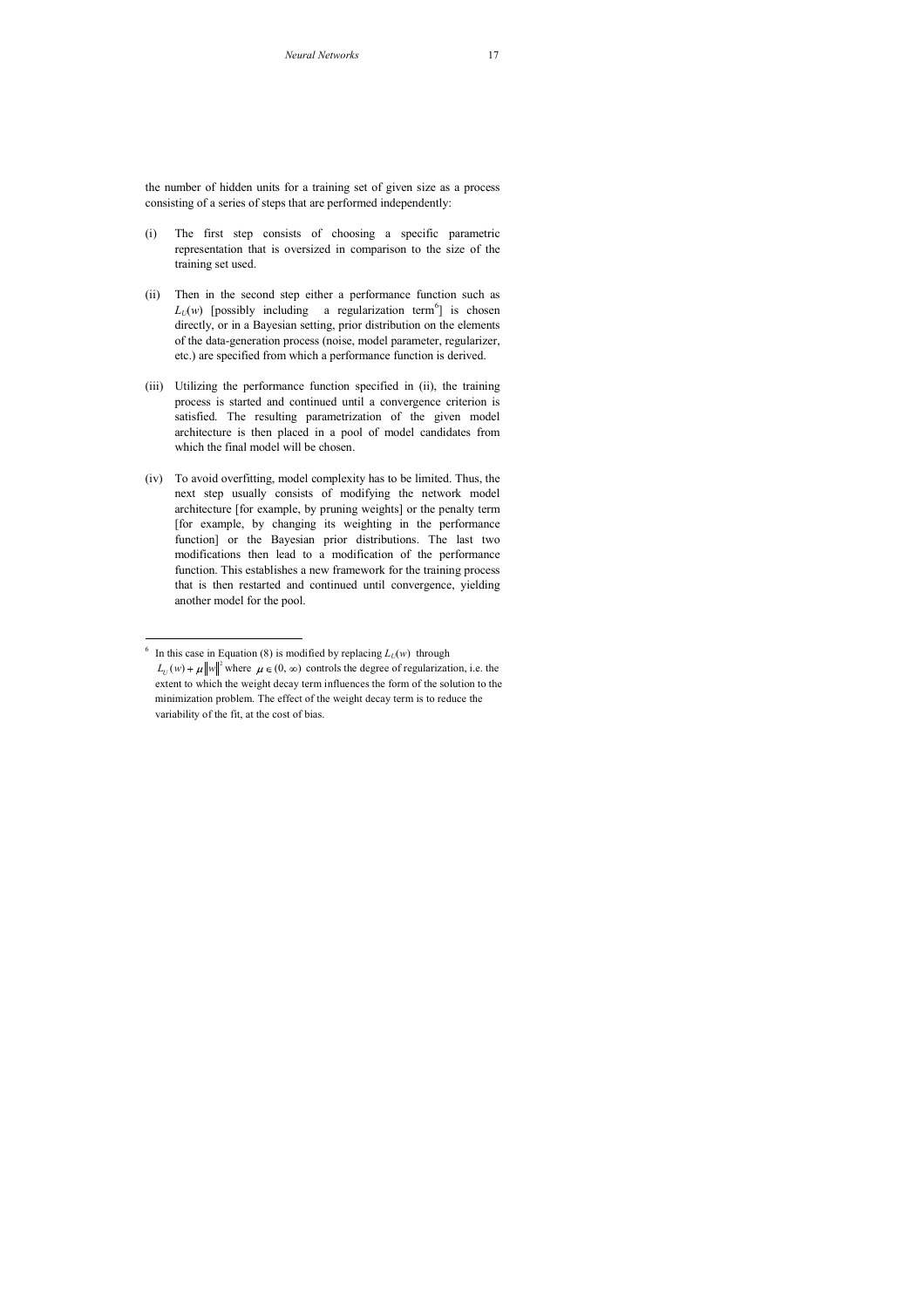This process is iterated until the pool is assumed to contain a reasonable diversity of the model candidates that are then compared with each other. The model with the best performance on a test set is selected. The methods employed for training may be very sophisticated, while the choice and modification of the network model architecture and performance function is generally ad hoc, or directed by a search heuristic in practice.

Finally note that a heuristic reason why feedforward networks of type (2) might work well with modest numbers of hidden units in real world application domains is that the hidden layer allows a projection onto a subsequence of  $\mathcal{R}^N$  of much lower dimensionality, within which the approximation can be carried out. In this aspect feedforward neural network models share many of the properties of projection pursuit regression.

### **8 Assessing the Generalization Performance**

The standard approach for assessing the generalization (out-of-sample) performance of a neural network is data splitting. This method simulates learning [training] and generalization by partitioning the data set into three data sets: a training set, a validation set and a testing set. The training set is used for parameter estimation only. The validation set for determining the stopping point before overfitting occurs and for selecting architectural parameters such as *H*. The generalization performance of the model is tested on the test set using an appropriate performance criterion such as described in Section 5. Note that the validation set must be different from the test set for the assessed performance to be valid.

It is common practice to use random splits of the data. The simplicity of this approach is appealing. But recent experience has found this approach to be very sensitive to the specific splitting of the data. To overcome this problem – and a potential problem of scarce data for example in a spatial interaction context – Fischer and Reismann (2002a) suggest to use the bootstrapping pairs approach with replacement as outlined in the previous section. This approach combines the purity of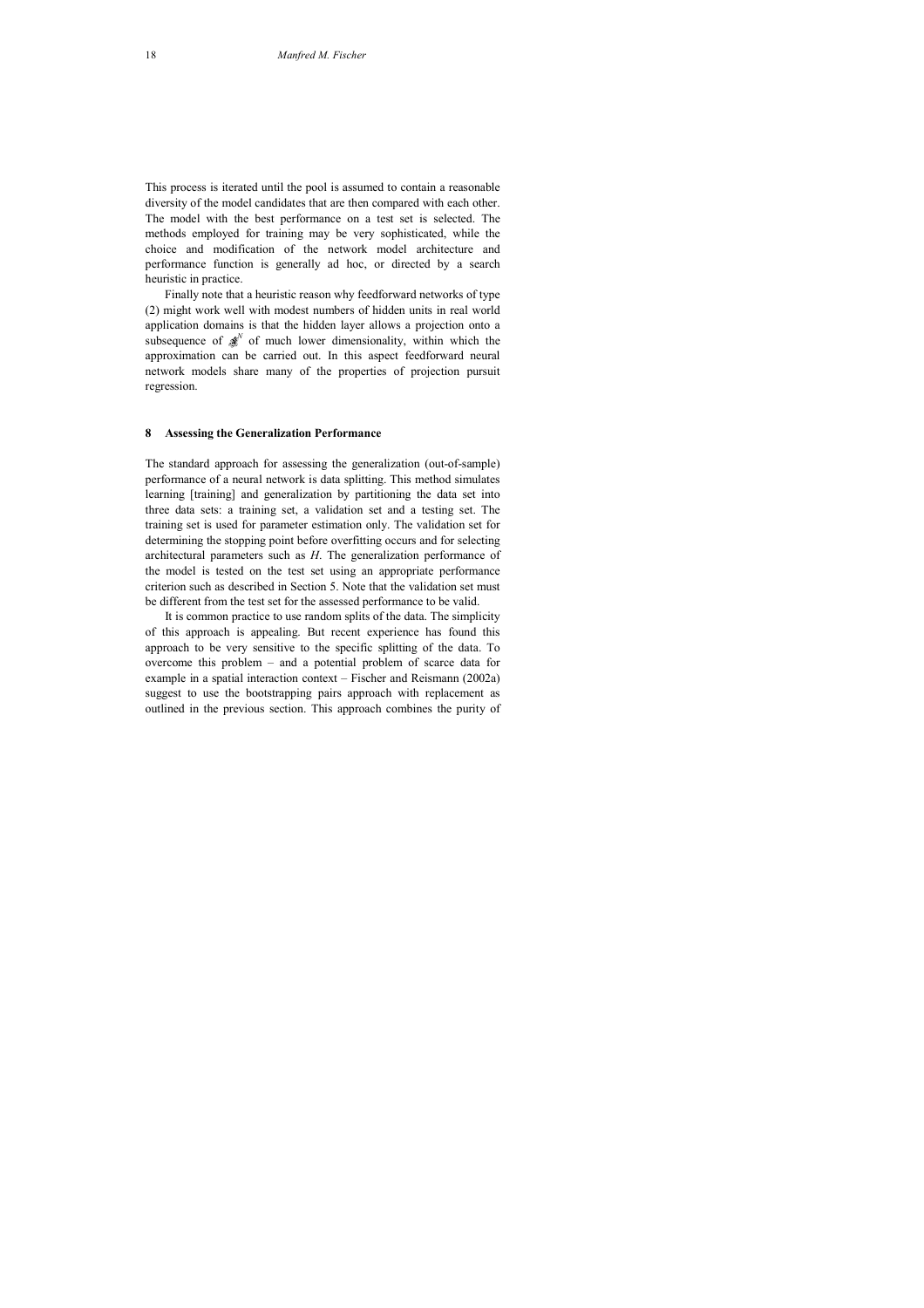splitting the data into three disjoint data sets with the power of a resampling technique and allows us to get a better statistical picture of the generalization performance of the model.

The idea behind this approach is to generate *B* pseudo-replicates of the training sets  $z^{U^{1*}b}$ , validation sets  $z^{U^{2*}b}$  and testing sets  $z^{U^{3*}b}$ , then to estimate resampled weights  $\hat{w}_U^*$  on each training bootstrap sample  $z^{U^{1*}b}$ as described in the previous section, to stop training on the basis of the associated validation set  $z^{U2*b}$  and to test out-of-sample performance on the test bootstrap sample  $z^{U_3 * b}$ . In this bootstrap world, the empirical bootstrap distribution of the performance measure can be estimated, pseudo-errors can be computed, and used to approximate the distribution of the real errors. The approach is appealing, but characterized by very demanding computational intensity in real world contexts (see Fischer and Reismann 2002b for an application).

### **9 Concluding Remarks**

Learning from examples, the problem for which neural networks were designed to solve, is one of the crucial research topics in artificial intelligence in these days. A possible way to formalize learning from examples is to assume the existence of a function representing the set of examples and, thus, enabling to generalize. This may be called function reconstruction from sparse data or function approximation. Single hidden layer feedforward networks with linear output and sigmoid hidden layer transfer functions can approximate any continuous function  $\frac{1}{2}$  uniformly on compacta, by increasing the size of the hidden layer. There are also some results on the rate of approximation [that is, how many hidden units are required to approximate to a specified accuracy], but as always with such results they are no guide to how many units might be needed in any application development. Despite of that, failures in applications can usually be attributed to inadequate learning [for example, the presence of overfitting or underfitting] and/or inadequate complexity of the network model [that is, inadequate numbers of hidden units]. Parameter estimation and a suitably chosen number of hidden units are, thus, of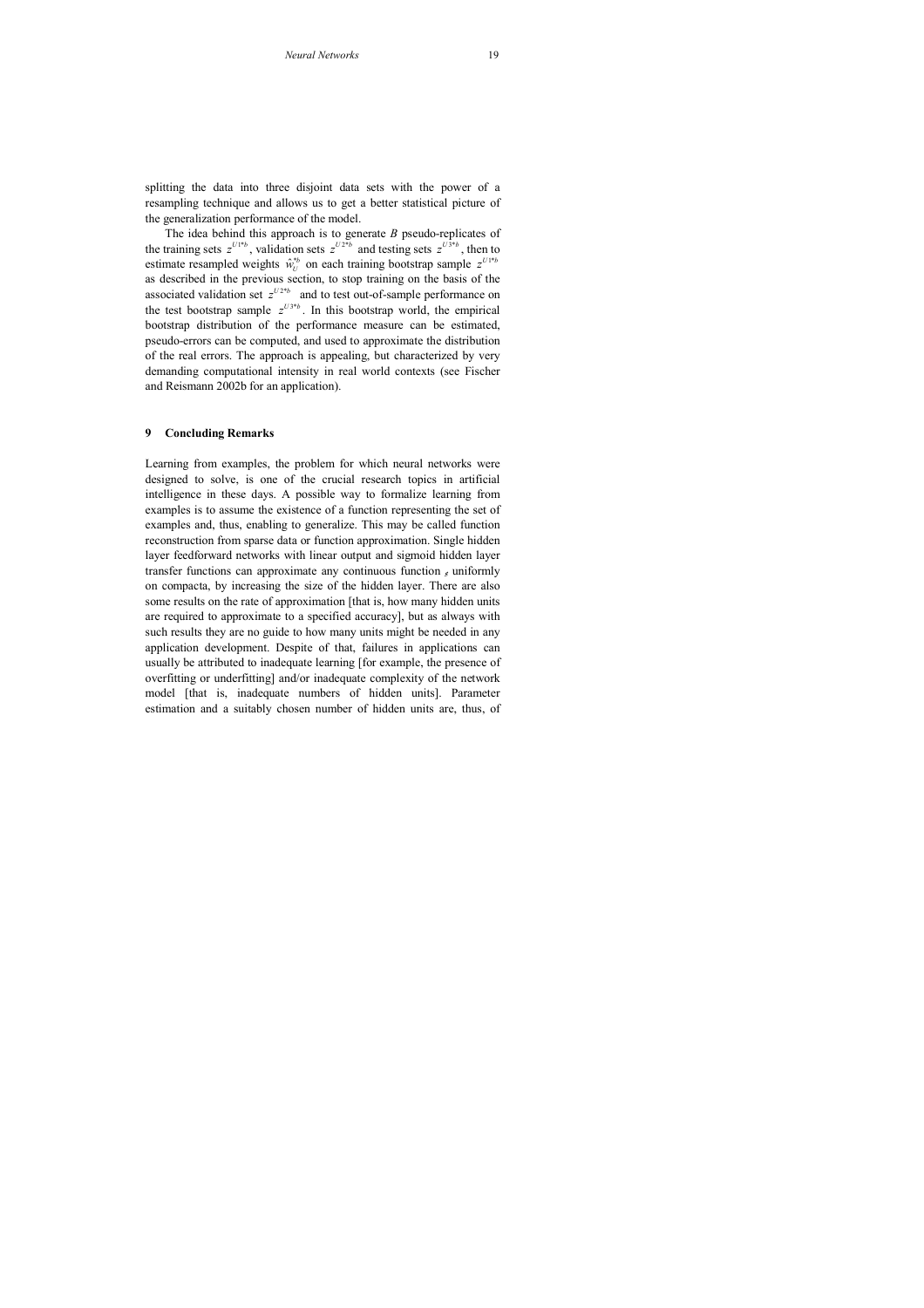crucial importance for the success of real world neural network applications.

Neural network modelling will gain further acceptance in GIScience, as its usefulness becomes apparent in a diversity of application domains. There is no doubt in mind that neural network modelling may satisfy two roles in GIScience: as a statistical device to identify relationships in large and complex spatial data sets, and as a way to come to grips with unclear or fuzzy data. In the first instance, neural networks are gaining acceptance as spatial interaction approximators and as classifiers of remotely sensed pixel data; and in the second instance, data that in past years have been disregarded because of their inconclusive nature are being evaluated using neural modelling approaches. This trend is likely to continue, given the mountains of data now being amassed, but also because the methods are tied directly to the new technology that allows for computationally intensive analysis.

### **References**

- Bishop, M. (1995). *Neural Networks for Pattern Recognition*. Oxford University Press, Oxford.
- Chen, A.M., Lu, H.M. and Hecht-Nielsen, R. (1993). On the geometry of feedforward neural-network error surfaces. *Neural Computation*, Vol. 5, 910-926.
- Cichocki, A. and Unbehauen, R. (1993). *Neural Networks for Optimization and Signal Processing.* John Wiley, Chichester.
- Coetzee, F.M. and Stonick, V.L. (1995). Topology and geometry of single hidden layer network. *Neural Computation*, Vol. 7, 672-705.
- Cybenko, G. (1989). Approximation by superpositions of a sigmoidal function. *Mathematics of Control Signals and Systems*, Vol. 2, 303- 314.
- Efron, B. (1982). *The Jackknife, the Bootstrap and Other Resampling Plans*. Society for Industrial and Applied Mathematics, Philadelphia.
- Efron, B. and Tibshirani, R. (1983). *An Introduction to the Bootstrap*. Chapman and Hall, New York.
- Fischer, M.M. (2002). Learning in neural spatial interaction models: A statistical perspective. *Journal of Geographical Systems,* Vol. 4(3), 287-299.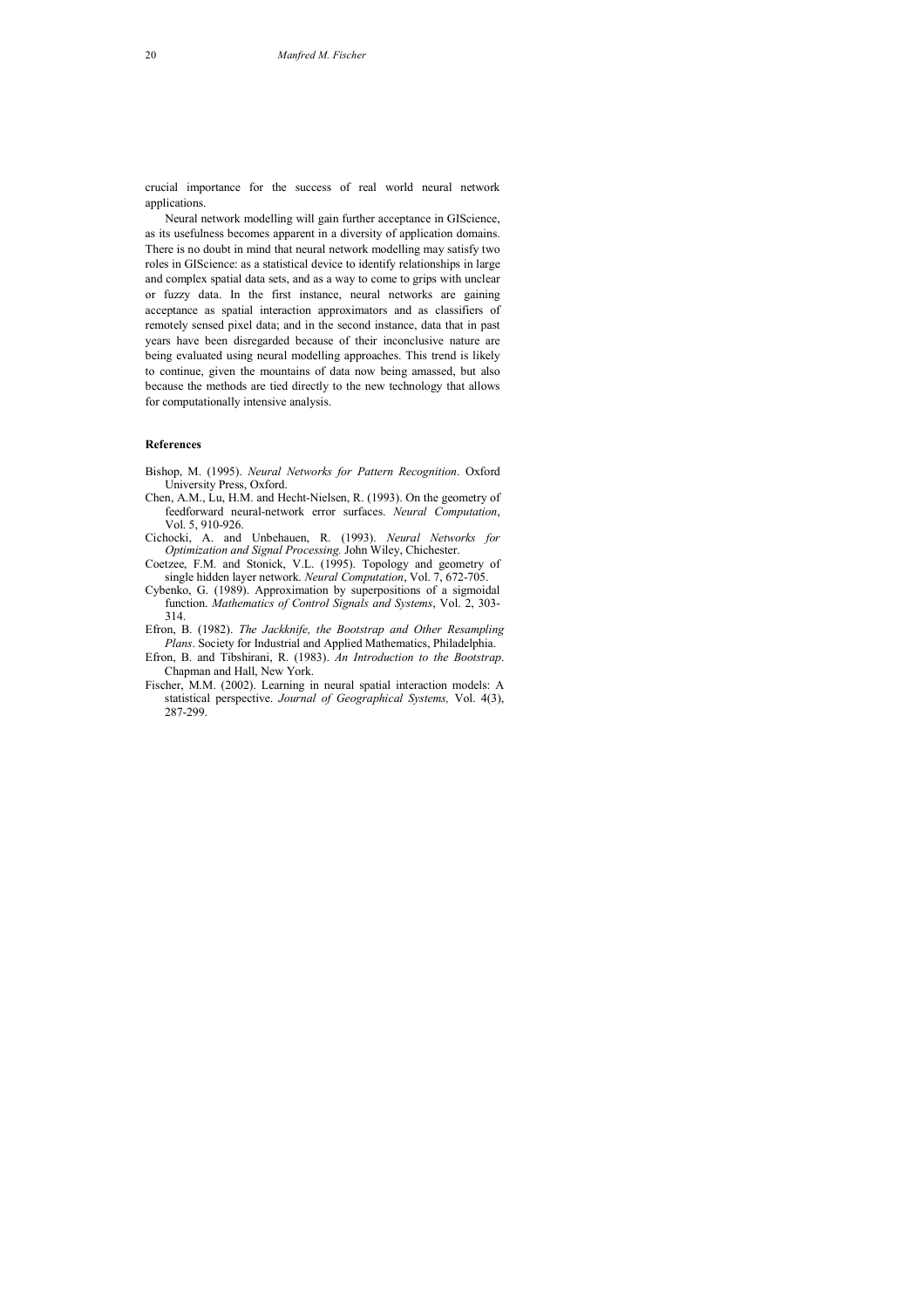- Fischer, M.M. (2001). Spatial analysis in geography, in: Smelser, N.J. and Baltes, P.B. (Eds.), *International Encyclopedia of the Social and Behavioral Sciences, Vol.* 22. Elsevier, Oxford, pp. 14752-14758.
- Fischer, M.M. (2000). Methodological challenges in neural spatial interaction modelling: The issue of model selection, in: Reggiani, A. (Ed.), *Spatial Economic Science: New Frontiers in Theory and Methodology*. Springer, Berlin, Heidelberg and New York, pp. 89- 101.
- Fischer, M.M. and Getis A. (Eds.) (1997). *Recent Developments in Spatial Analysis. Spatial Statistics, Behavioural Modelling and Computational Intelligence*. Springer, Berlin, Heidelberg and New York.
- Fischer, M.M. and Gopal, S. (1994). Artificial neural networks: A new approach to modelling interregional telecommunication flows. *Journal of Regional Science,* Vol. 34(4), 503-527.
- Fischer, M.M. and Leung, Y. (Eds.) (2001). *GeoComputational Modelling: Techniques and Applications*. Springer, Berlin, Heidelberg and New York.
- Fischer, M.M. and Leung, Y. (1998). A genetic-algorithm based evolutionary computational neural network for modelling spatial interaction data. *The Annals of Regional Science,* Vol. 32(3), 437- 458.
- Fischer, M.M. and Reismann M. (2002a). Evaluating neural spatial interaction modelling by bootstrapping. *Networks and Spatial Economics,* Vol. 2(3), 255-268.
- Fischer, M.M. and Reismann M. (2002b). A methodology for neural spatial interaction modeling. *Geographical Analysis,* Vol. 34(2), 207- 228.
- Fischer, M.M., Hlavackova-Schindler K. and Reismann M. (1999). A global search procedure for parameter estimation in neural spatial interaction modelling. *Papers in Regional Science,* Vol. 78, 119-134.
- Funahashi, K. (1989). On the approximate realization of continuous mappings by neural networks. *Neural Networks*, Vol. 2, 183-192.
- Gallant, A.R. and White, H. (1988). *A Unified Theory of Estimation and Inference for Nonlinear Dynamic Models*. Basil Blackwell, Oxford.
- Hassoun, M.H. (1995). *Fundamentals of Artificial Neural Networks*. MIT Press, Cambridge [MA] and London, England.
- Hecht-Nielsen, R. (1989). Theory of the back-propagation neural network. *Proceedings of the International Joint Conference on Neural Networks*, Washington, D.C. IEEE, New York, pp. 593-606.